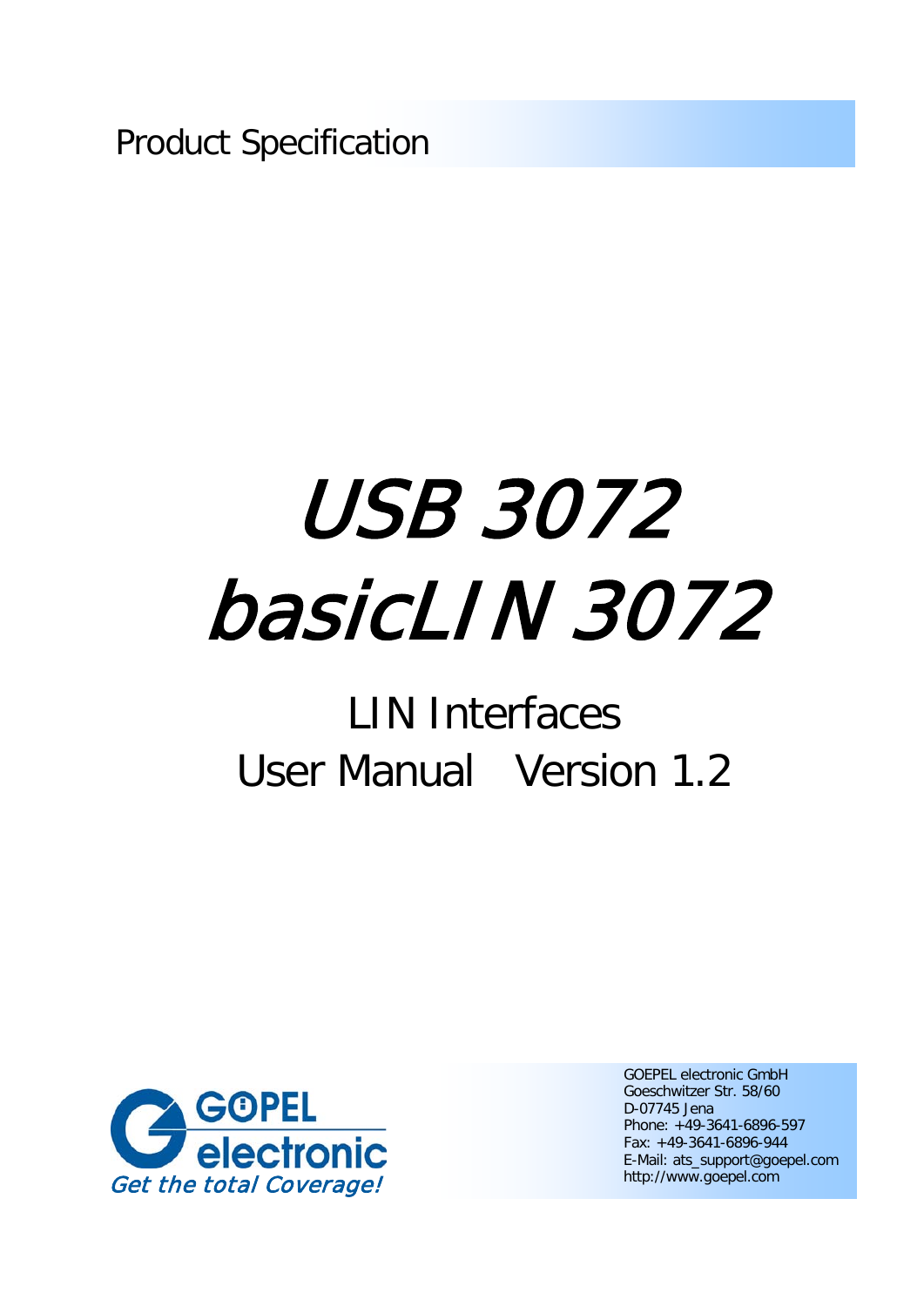### **© 2010 GOEPEL electronic GmbH. All rights reserved.**

The software described in this manual as well as the manual itself are supplied under license and may be used or copied only in accordance with the terms of the license. The customer may make one copy of the software for safety purposes.

The contents of the manual is subject to change without prior notice and is supplied for information only.

Hardware and software might be modified also without prior notice due to technical progress.

In case of inaccuracies or errors appearing in this manual, GOEPEL electronic GmbH assumes no liability or responsibility.

Without the prior written permission of GOEPEL electronic GmbH, no part of this documentation may be transmitted, reproduced or stored in a retrieval system in any form or by any means as well as translated into other languages (except as permitted by the license).

GOEPEL electronic GmbH is neither liable for direct damages nor consequential damages from the company's product applications.

Printed: 10.06.2010

All product and company names appearing in this manual are trade names or registered trade names of their respective owners.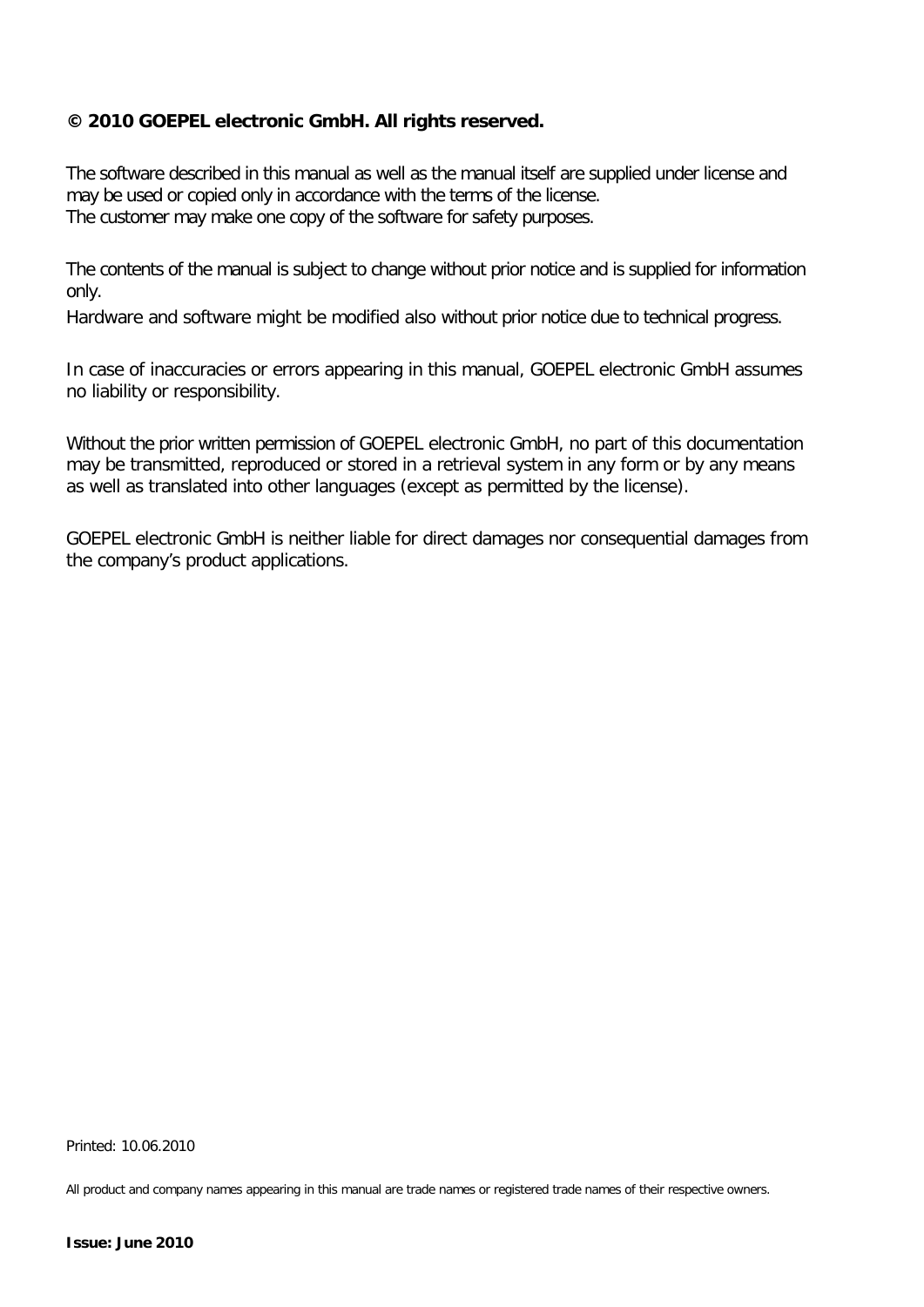# 

| 2.3.1 |  |
|-------|--|
|       |  |
| 2.3.3 |  |
| 2.3.4 |  |
| 2.3.5 |  |
| 2.3.6 |  |
|       |  |

# 

| 31            |                                          |  |
|---------------|------------------------------------------|--|
| $3.2^{\circ}$ |                                          |  |
| 3.2.1         |                                          |  |
| 3.2.1.1       |                                          |  |
| 3.2.1.2       |                                          |  |
| 3.2.1.3       |                                          |  |
| 3.2.1.4       |                                          |  |
| 3.2.1.5       |                                          |  |
| 3.2.1.6       |                                          |  |
| 3.2.1.7       |                                          |  |
| 3.2.1.8       |                                          |  |
| 3.2.1.9       |                                          |  |
|               |                                          |  |
| 3.3.1         |                                          |  |
| 3.3.2         | LLB using the Windows Device Driver 3-13 |  |
| 3.4           |                                          |  |
| $3.5 -$       | USB CONTROLLER CONTROL COMMANDS3-14      |  |
| 3.5.1         |                                          |  |
| 3.5.2         |                                          |  |
| 3.5.3         |                                          |  |
|               |                                          |  |

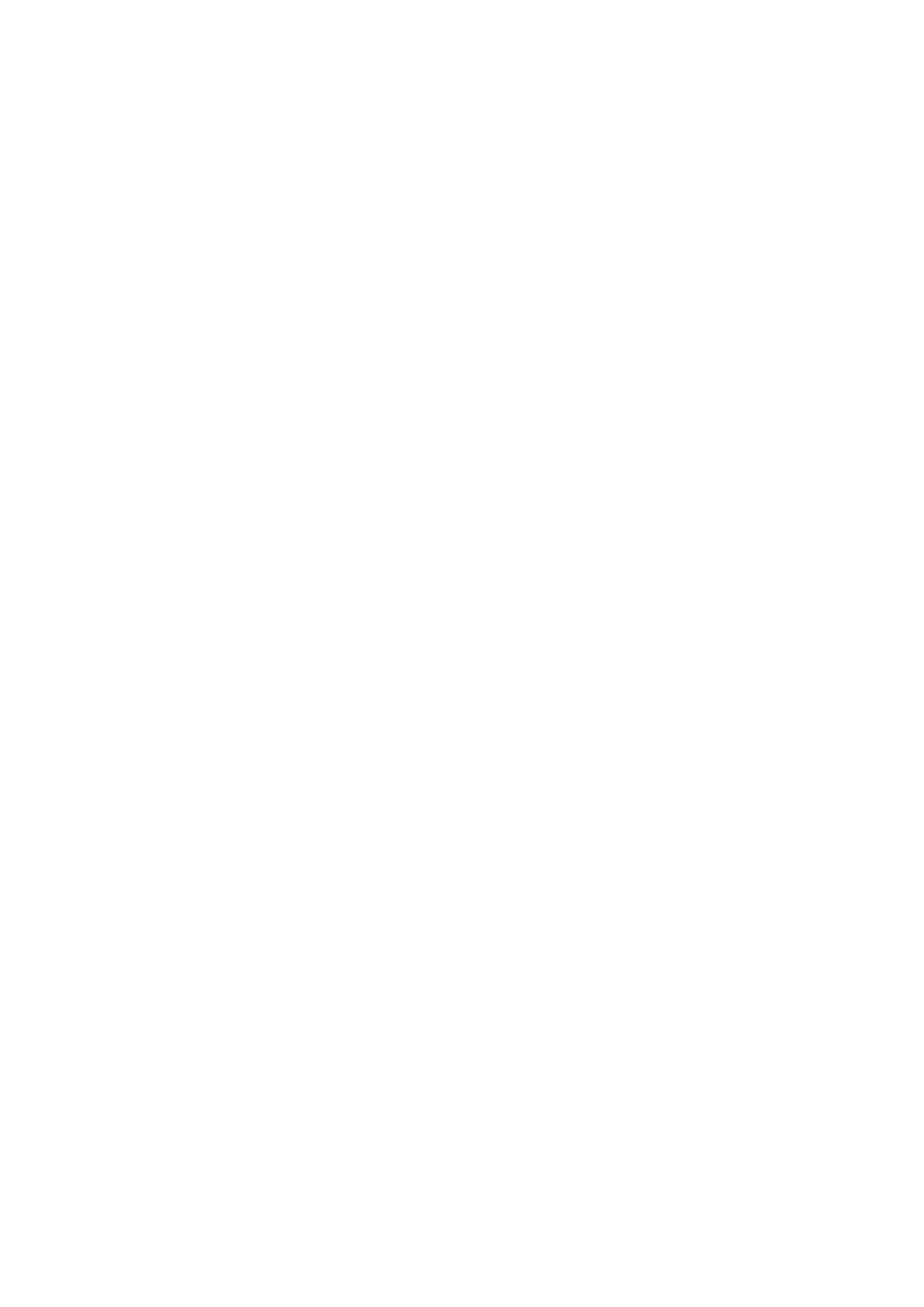# <span id="page-4-0"></span>**1 Installation**

# <span id="page-4-1"></span>**1.1 Hardware Installation**

Generally hardware installation for **USB 3072**/ **basicLIN 3072** means exchanging the transceiver modules.



Please make absolutely certain that all of the installation procedures described below are carried out with your system **switched off**.

If it is necessary to exchange transceiver modules, the corresponding device is to be opened according to its conditions.

Doing this, pay attention to the general rules to avoid electrostatic charging. Transceiver modules must never be removed or mounted with the power switched on! In addition, the right alignment is absolutely required (see **Assembly**).

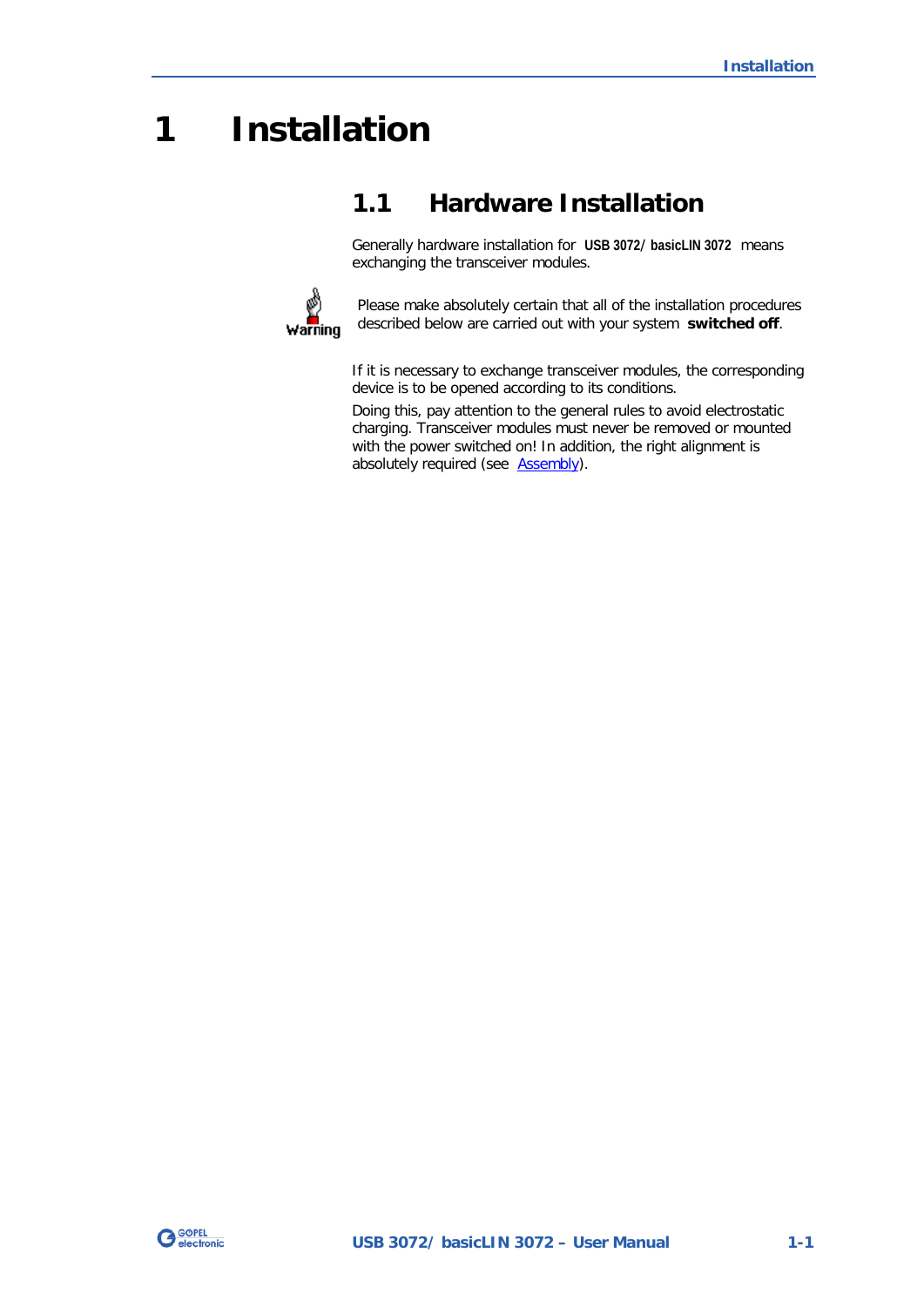# <span id="page-5-2"></span><span id="page-5-0"></span>**1.2 Driver Installation**

For proper installation of the **GOEPEL electronic** USB drivers on your system, we recommend to execute the **GUSB** driver setup. To do that, start the GUSB-Setup-\*.exe setup program (of the supplied CD, "\*" stands for the version number) and follow the instructions.



At present, the available device driver only supports Windows<sup>®</sup> 2000/ XP systems.

If you want to create your own software for the boards, you possibly need additional files for user specific programming (\*.LLB, \*.H). These files are not automatically copied to the computer and have to be transferred individually from the supplied CD to your development directory.



The USB interface uses the **high-speed** data rate according to the **USB2.0** specification (if possible, otherwise **full-speed**).

After driver installation, you can check whether the modules are properly embedded by the system.

The following picture shows the successful embedding of one **USB 3072**/ **basicLIN 3072** device with three controllers:



<span id="page-5-1"></span>Figure 1-1: Display of Device Manager

Please note that the Device Manager shows ALL USB controllers.

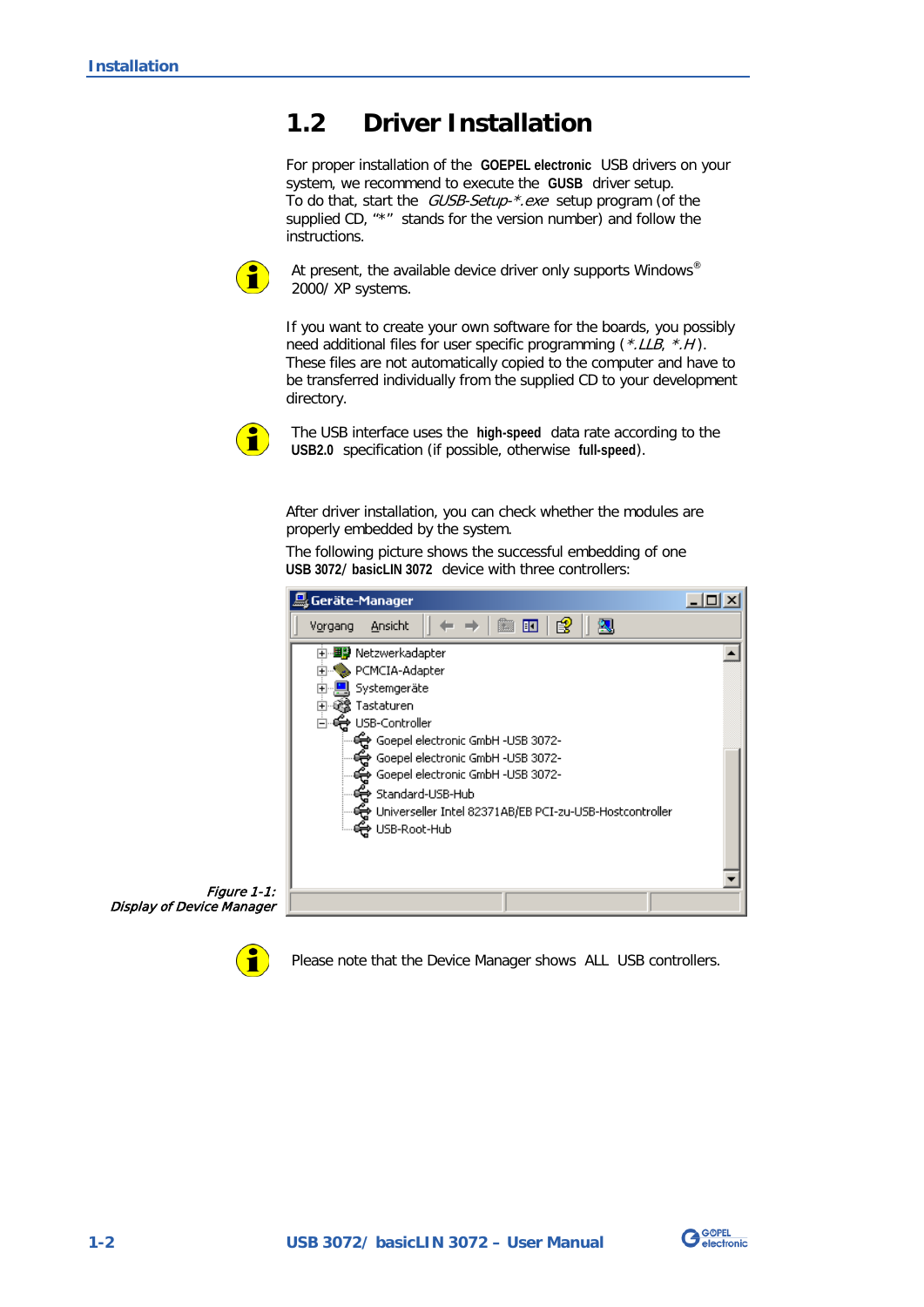# <span id="page-6-0"></span>**2 Hardware**

# <span id="page-6-1"></span>**2.1 Definition**

**USB 3072 LIN** boards are **GOEPEL electronic GmbH** communication boards with USB 2.0 interface.

These boards are used in general control technology, e.g. for applications in automotive technology.



Figure 2-1: USB 3072

 $\textcolor{red}{\textbf{1}}$ 

Please note: Downloading the Xilinx FPGA is absolutely required for operating the USB 3072 board (see **Xilinx\_Download** in the [Windows Device Driver](#page-19-0) section).



For operating **USB 3072** you need the **GOEPEL electronic USB** rack which can cover up to **16 GOEPEL electronic USB** boards. In this case, power supply comes from the built-in power supply unit.

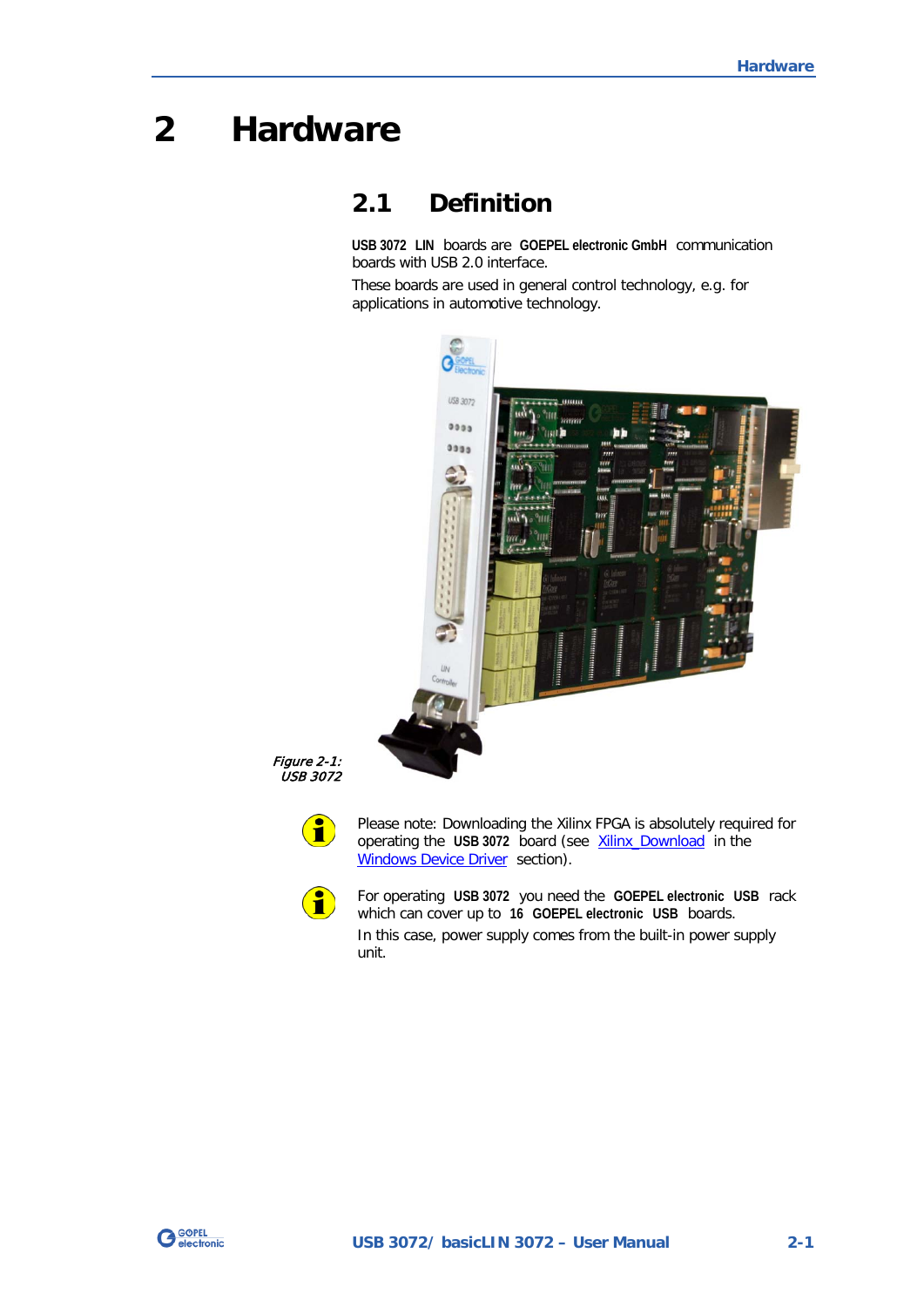**basicLIN 3072** is a **GOEPEL electronic GmbH** stand-alone device based on a **USB 3072** communication board to be connected to a PC or laptop. It was in particular developed for applications out of complex test systems.

The external power supply allows the use of this device for data acquisition and the inspection of signals in motor vehicles.



Figure 2-2: basicLIN 3072

> Power supply with 8..25 VDC (and approx. 500 mA at 12 V) is effected via the two **ext. Power Supply** females (red = plus/ blue= minus) at the device's rear side (opposite to the LIN interfaces connector). These females are used to supply the internal logic. In addition, the blue female is connected with the GND connections of the USB and LIN interfaces.

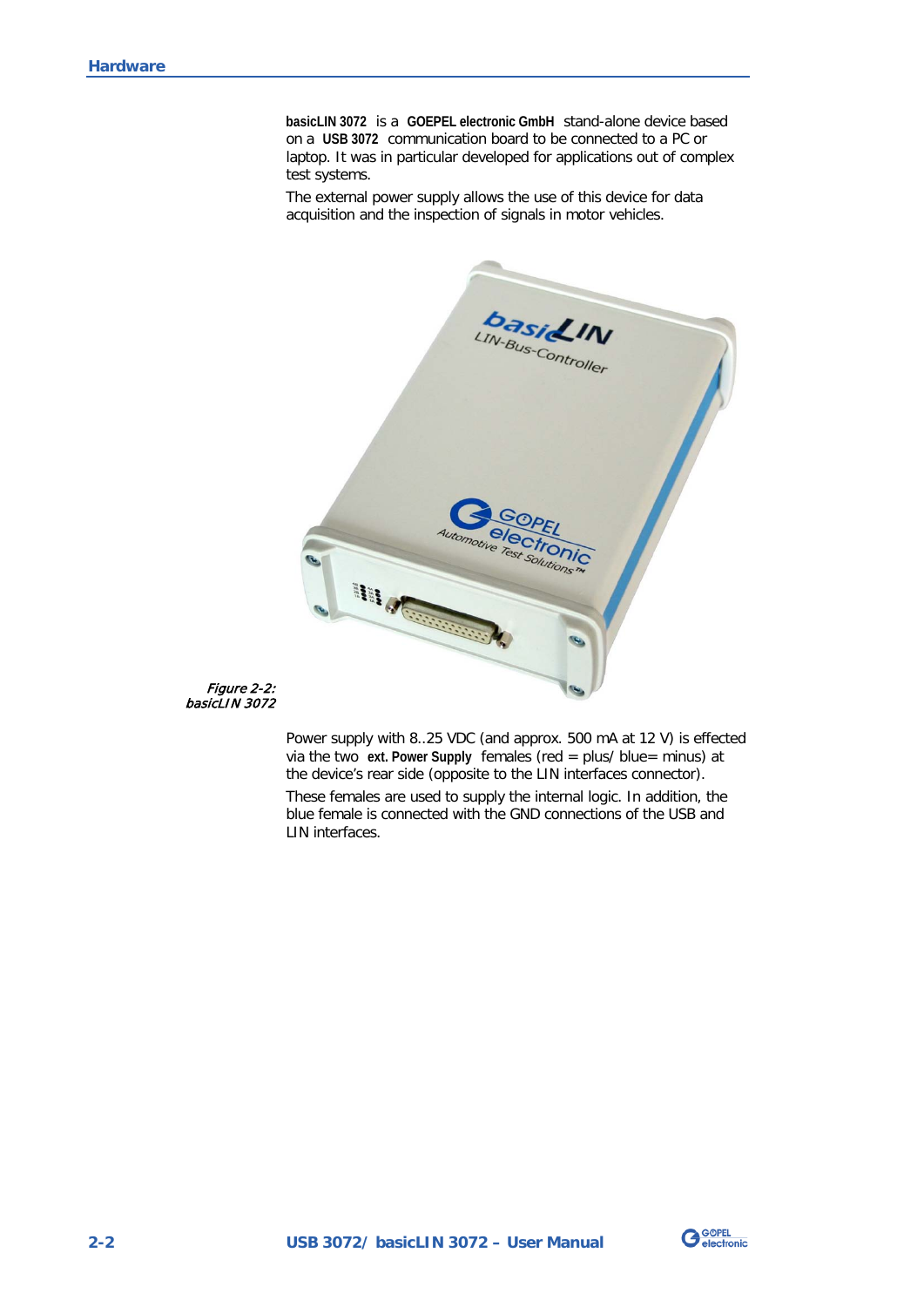Resources of **USB 3072**/ **basicLIN 3072**:

- ♦ 3 **LIN** interfaces of **Version 2.0b**
- ♦ As an option, every interface can also be designed as a **K-Line** interface
- ♦ Extended trigger functions with one trigger input and output per interface to the frontal plug connector or the backplane
- ♦ For each **LIN** interface **USB 3072**/ **basicLIN 3072** has an own 32 bit microcontroller (TriCore TC1765, 40MHz)
- ♦ Visualisation of the controller states by LEDs arranged at the front panel (two LEDs per controller, see [LED Indication\)](#page-15-1)
- ♦ High flexibility through pluggable transceiver modules



In this User Manual, **Controller** means ALWAYS one of the microcontrollers assigned to each **LIN** interface (with the exception of the "LIN Controller" designation on the front panel of a **USB 3072** board, which refers to the entire board).

In case a **basicLIN 3072** device does not provide enough resources for your applications, there is a **GOEPEL electronic USB Rack** available to cover up to **16 GOEPEL electronic USB** boards. Then the power supply comes from a built-in power supply unit with 230V or 115V connector at the rack's rear side.

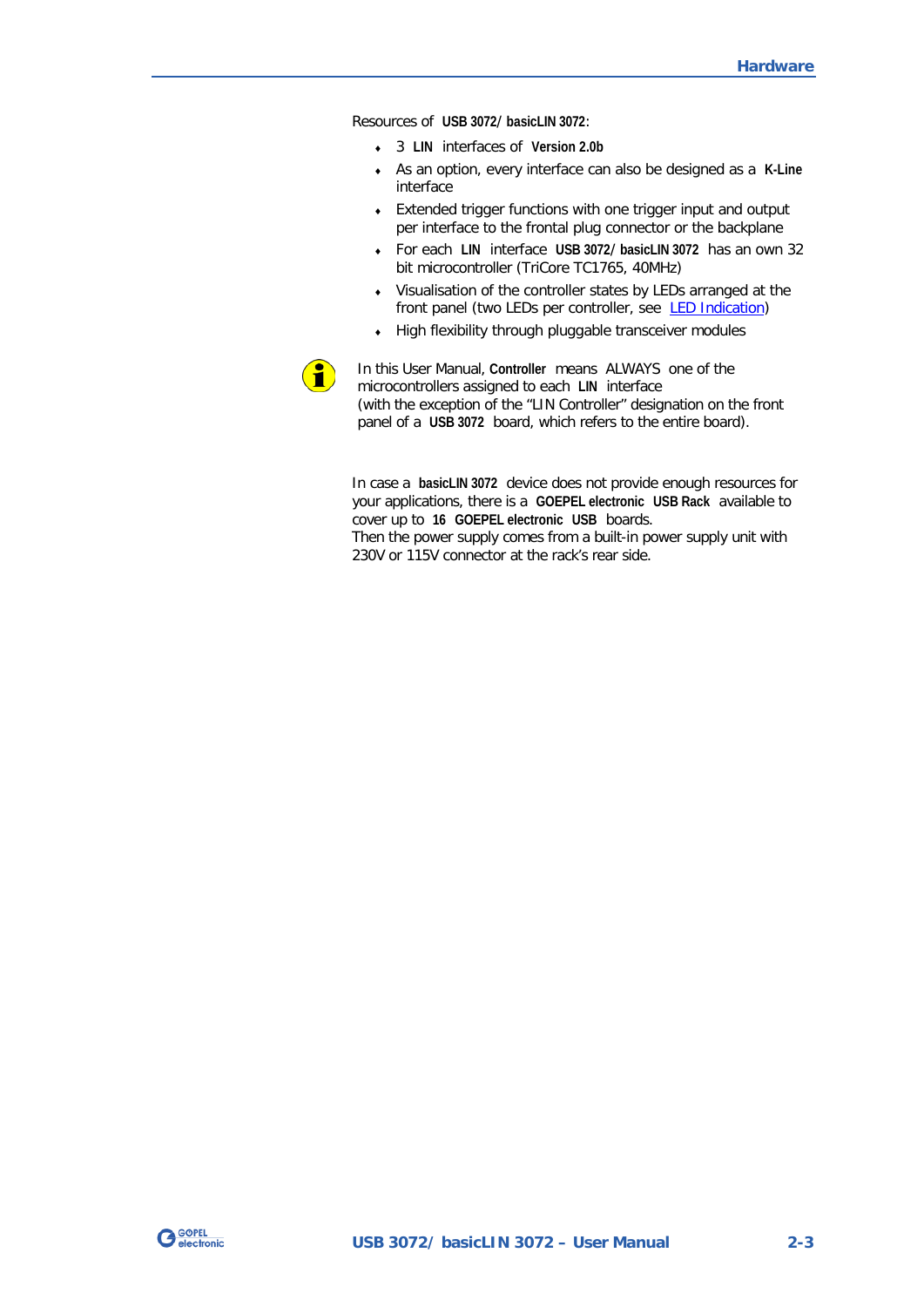# <span id="page-9-0"></span>**2.2 Technical Specification**

<span id="page-9-1"></span>2.2.1 Dimensions

(width x height x depth):

- ♦ **USB 3072**: 4 HP mm x 130 mm x 185 mm
- ♦ **basicLIN 3072**: 145 mm x 70 mm x 220 mm



The dimensions stated for **USB 3072** refer to an installed board.

#### <span id="page-9-2"></span>The characteristics of **USB 3072**/ **basicLIN 3072** are as follows: 2.2.2 Properties

| Symbol            | Parameter                       | Min. | Typ. | Max. | Unit  | <b>Remarks</b> |
|-------------------|---------------------------------|------|------|------|-------|----------------|
| Ext. Power Supply | Power supply for internal logic | 8    |      | 25   | ٧     |                |
| V <sub>BAT</sub>  | Battery voltage                 |      | 12   | 27   | v     | for LIN        |
|                   | <b>Transmission rate</b>        |      |      | 22   | kBaud |                |
|                   | External trigger input          | 3.3  |      | 50   | V     |                |
|                   |                                 |      |      |      |       |                |
|                   | External trigger output         |      | 5    |      | v     |                |



The external trigger inputs can also be used to feed in an external clock signal (see also the **0x51 LIN Monitor – Time Stamp Configuration** Firmware command).

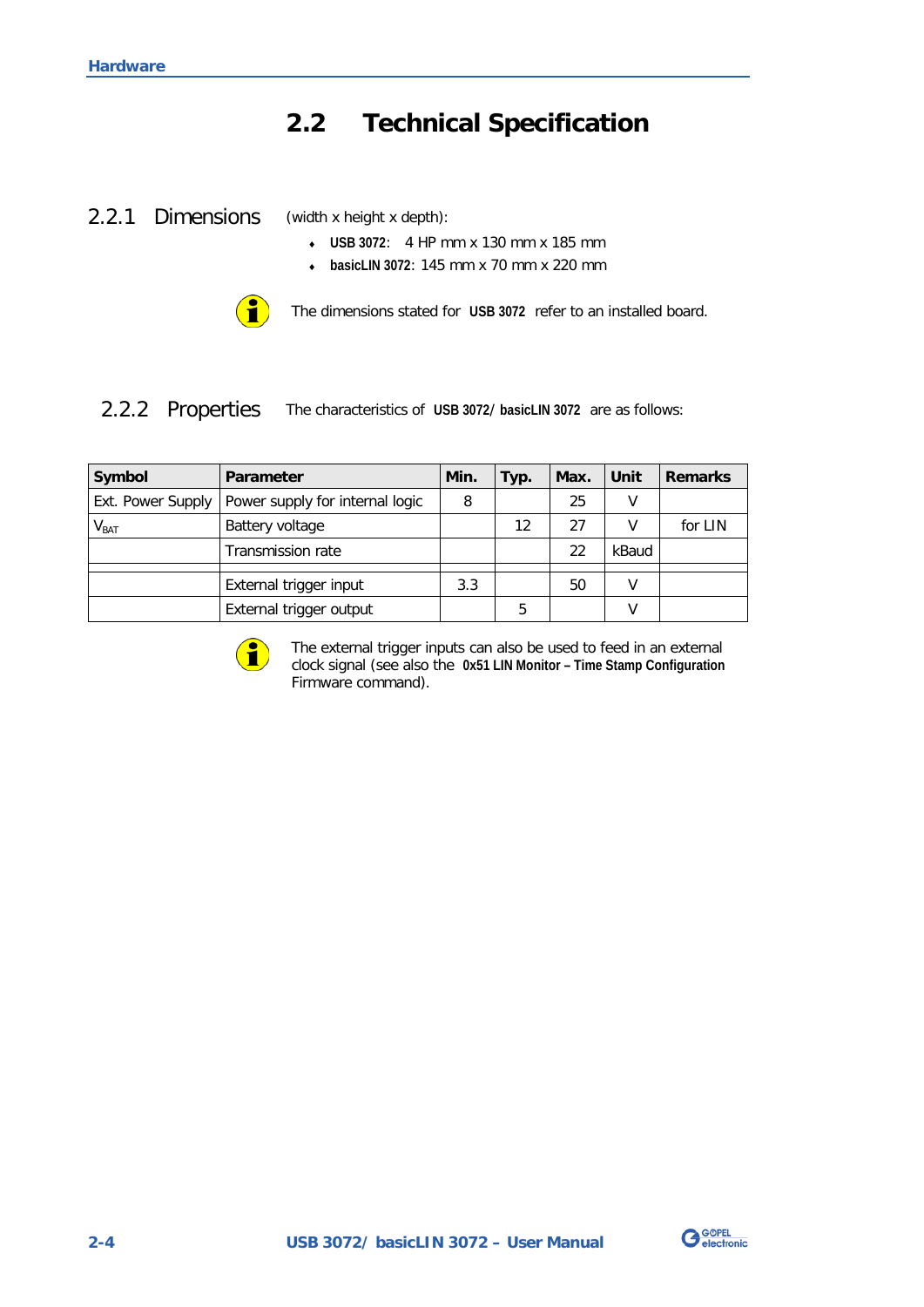# <span id="page-10-0"></span>**2.3 Construction**

<span id="page-10-1"></span>**USB 3072** boards or **basicLIN 3072** devices have three **LIN** interfaces of version 2.0b. (As an option, also K-Line is possible). Each **LIN** interface is supported by an own microcontroller. 2.3.1 General

On the board the USB information is distributed among the controllers.



Figure 2-3: Block diagram USB 3072



Please use the delivered USB cables to connect **USB 3072**/ **basicLIN 3072** devices to the PC's USB interface. Other cables may be inapplicable.

<span id="page-10-2"></span>2.3.2 Addressing

Addressing an individual **USB 3072**/ **basicLIN 3072** device when operating several **USB 3072**/ **basicLIN 3072** at the same computer takes place exclusively according to the serial numbers of their **LIN** controllers (see [Control Software\)](#page-18-0): The **LIN** controller with the LEAST serial number is always the device with the number **1.**



To improve clarity, we recommend to arrange the individual **USB 3072** devices in the USB rack in the order of ascending serial numbers of their **LIN** controllers (or to connect the individual **basicLIN 3072** devices in the same order to the computer)

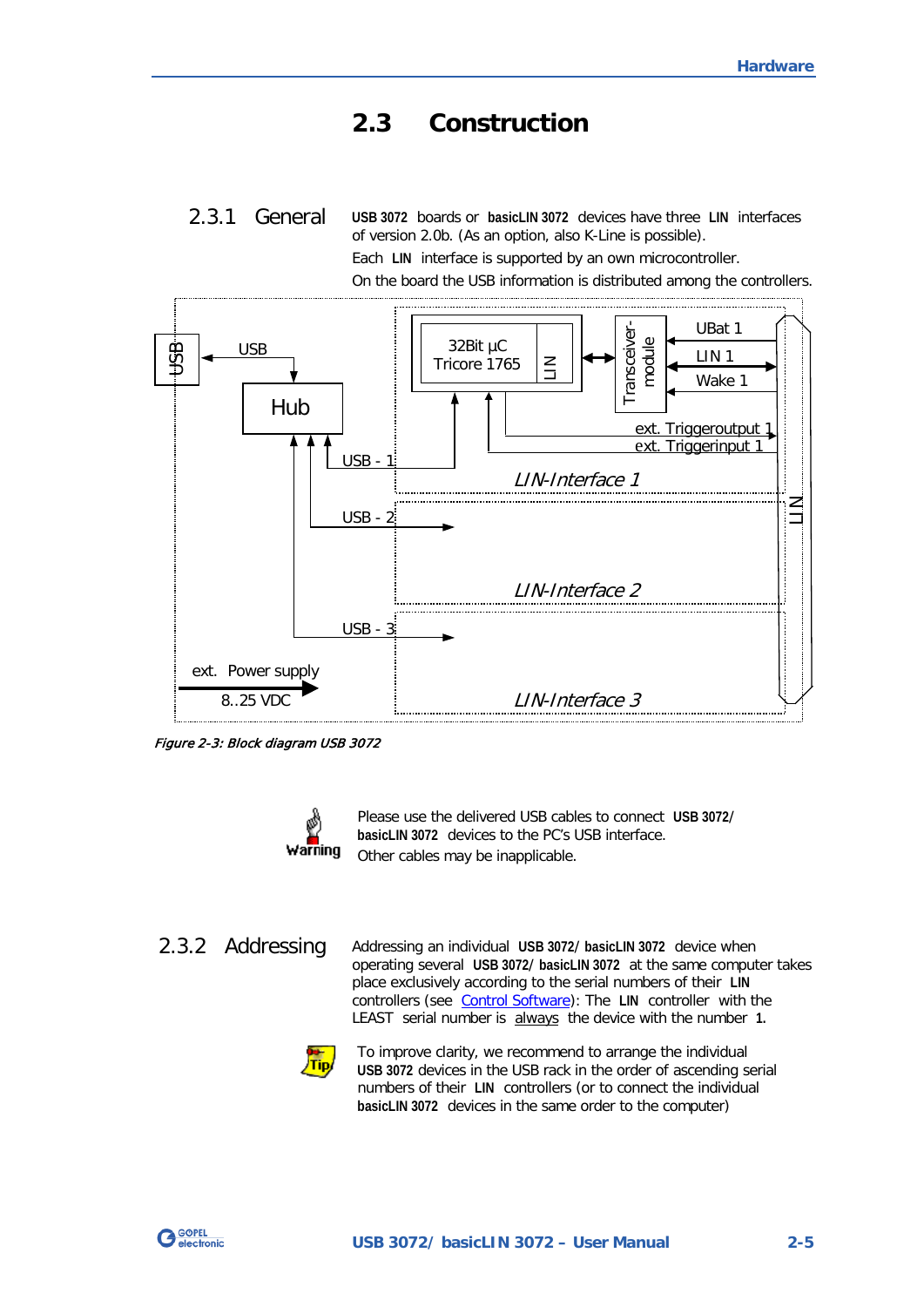# <span id="page-11-0"></span>2.3.3 Communication Interfaces

#### **Up to 3 x LIN-Interface Version 2.0 or Up to 3 x K-Line Interface (ISO 9141)**

The following figure shows the output circuitry of a **USB 3072** board between the transceiver modules and the frontal plug connector:



<span id="page-11-1"></span>Figure 2-4: Detail of USB 3072 Output Circuit Diagram

If it is necessary to change transceiver modules, take care that the square pins (Pin1) of the socket and the transceiver module lie about each other.

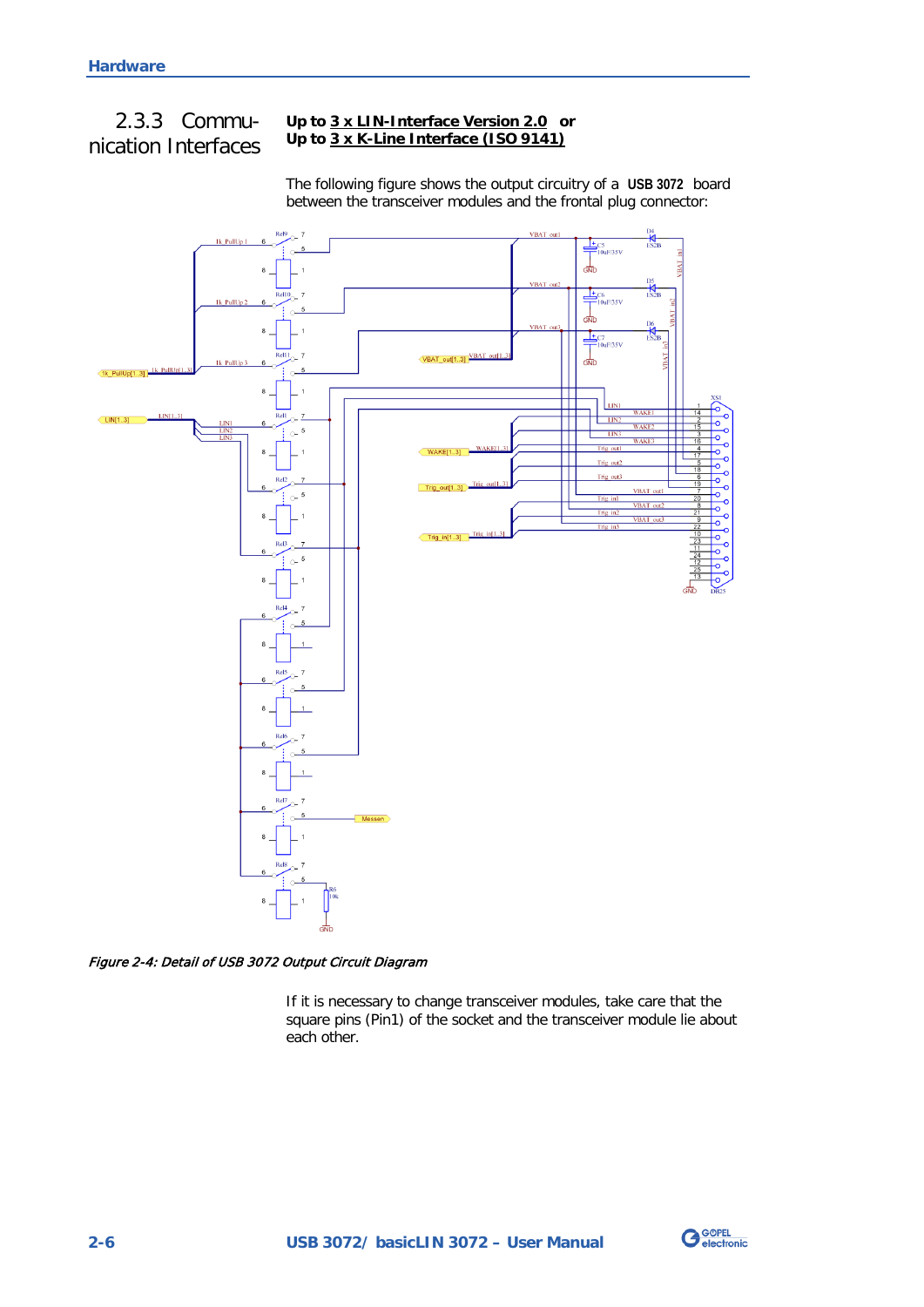#### **LIN:**

The transceivers are designed as plug-in modules. Generally, the TJA1020 is used for this type of transceicer.

For the standard design of the transceiver modules, it is possible to change over between **Master** and **Slave** configuration per software using the relays **Rel9** for LIN1, **Rel10** for LIN2 or **Rel11** for LIN3.

The pull-up resistors for **LIN** are located on the transceiver modules.

Via the V<sub>Bat</sub> contacts the power supply of the transceiver modules is connected. According to the **LIN** specification, this power supply is to be carried out via a reverse-connect protection diode and a support capacitor (so the **VBat** voltage is fed by **VBAT in 1**..**VBAT in 3**). The voltage fed at the power supply (voltage) pin should not exceed the transceiver's scope (for example, the upper V<sub>BAT</sub> voltage limit is 27 V for TJA1020).

The **VBAT out 1**..**VBAT out 3** connections are monitoring outputs to measure the real voltage at the transceiver, possibly to compare this voltage with the LIN signal level.

For special control and measuring tasks, the communication boards are provided with a hardware trigger output and input for each LIN interface.

Their function description can be taken from the **LIN Commands** section of the **GOEPEL Firmware** documentation.

In addition, **USB 3072** boards offer the possibility to separate the LIN communication bus from the corresponding test object (device or unit under test) via the relays 1..3.

The relays 4..6 allow the interconnection of the three LIN interfaces to a common bus on the board (see [Figure 2-4\)](#page-11-1).

#### **K-Line:**

The transceivers are designed as plug-in modules. Generally, the L9637 of ST is used for this type of transceicer.

Via the **VBAT in1**..**VBAT in3** contacts, the supply voltage of the transceiver modules is connected. The voltage fed at the power supply (voltage) pin should not exceed the transceiver's scope (for example for L9637, the upper VBAT voltage limit is 36 V).

To bridge the reverse polarity diode for V<sub>Bat</sub> for LIN, the V<sub>BAT</sub> voltage can be fed via **VBAT out 1**..**VBAT out 3**.

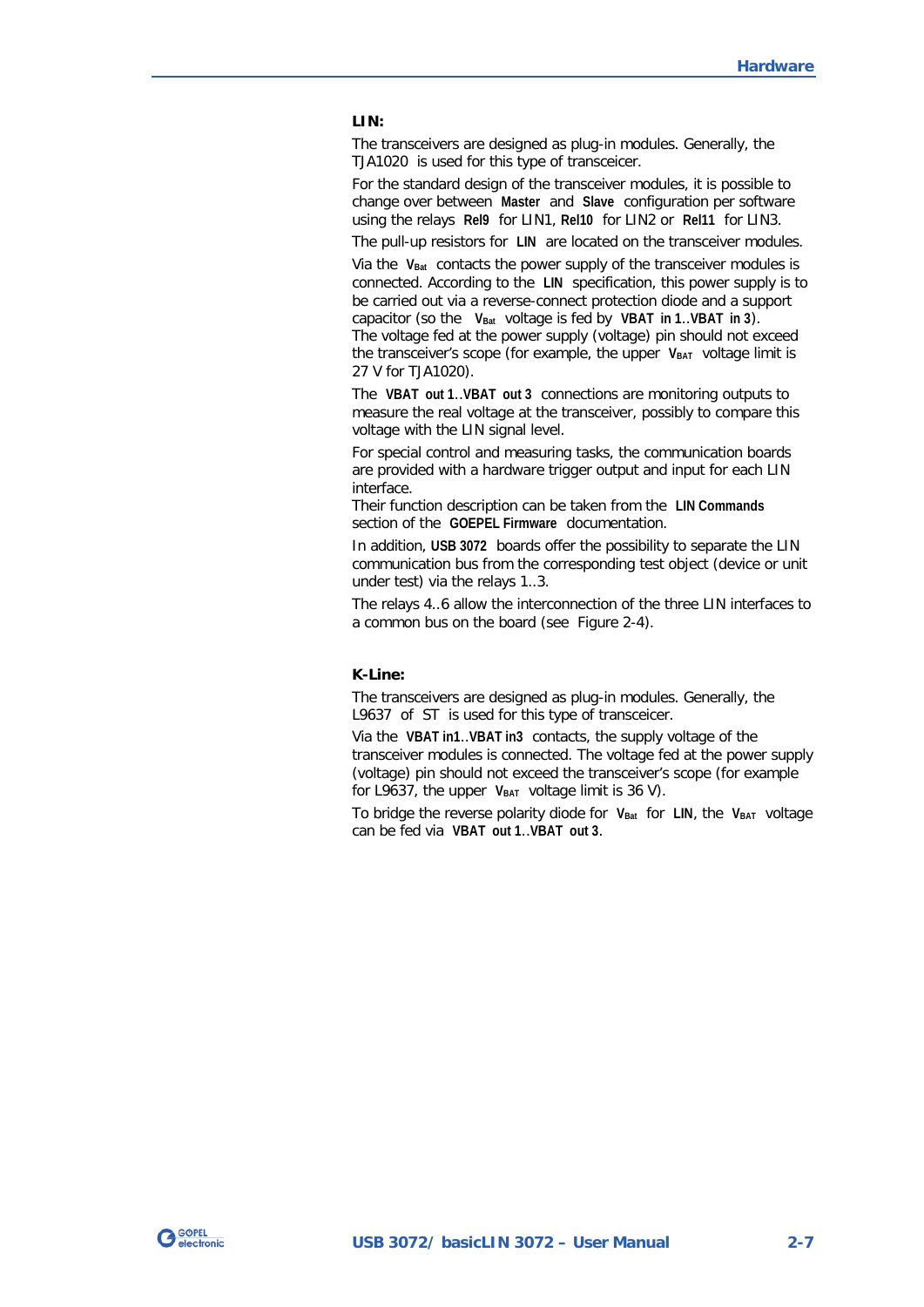#### <span id="page-13-1"></span><span id="page-13-0"></span>[Figure 2-5](#page-13-2) shows schematically the component side of a **USB 3072** board. 2.3.4 Assembly



#### <span id="page-13-2"></span>Figure 2-5: Component side of USB 3072

The configuration elements of [Figure 2-5](#page-13-2) are explained in the following table:

| LIN <sub>1</sub> | Transceiver module for LIN1/K-Line1                                                                                |
|------------------|--------------------------------------------------------------------------------------------------------------------|
| LIN <sub>2</sub> | Transceiver module for LIN2/K-Line2                                                                                |
| LIN <sub>3</sub> | Transceiver module for LIN3/K-Line3                                                                                |
|                  | <b>DIP13</b> DIP switches of USB 3072 boards for configurating the microcontrollers<br>Do not change the settings! |

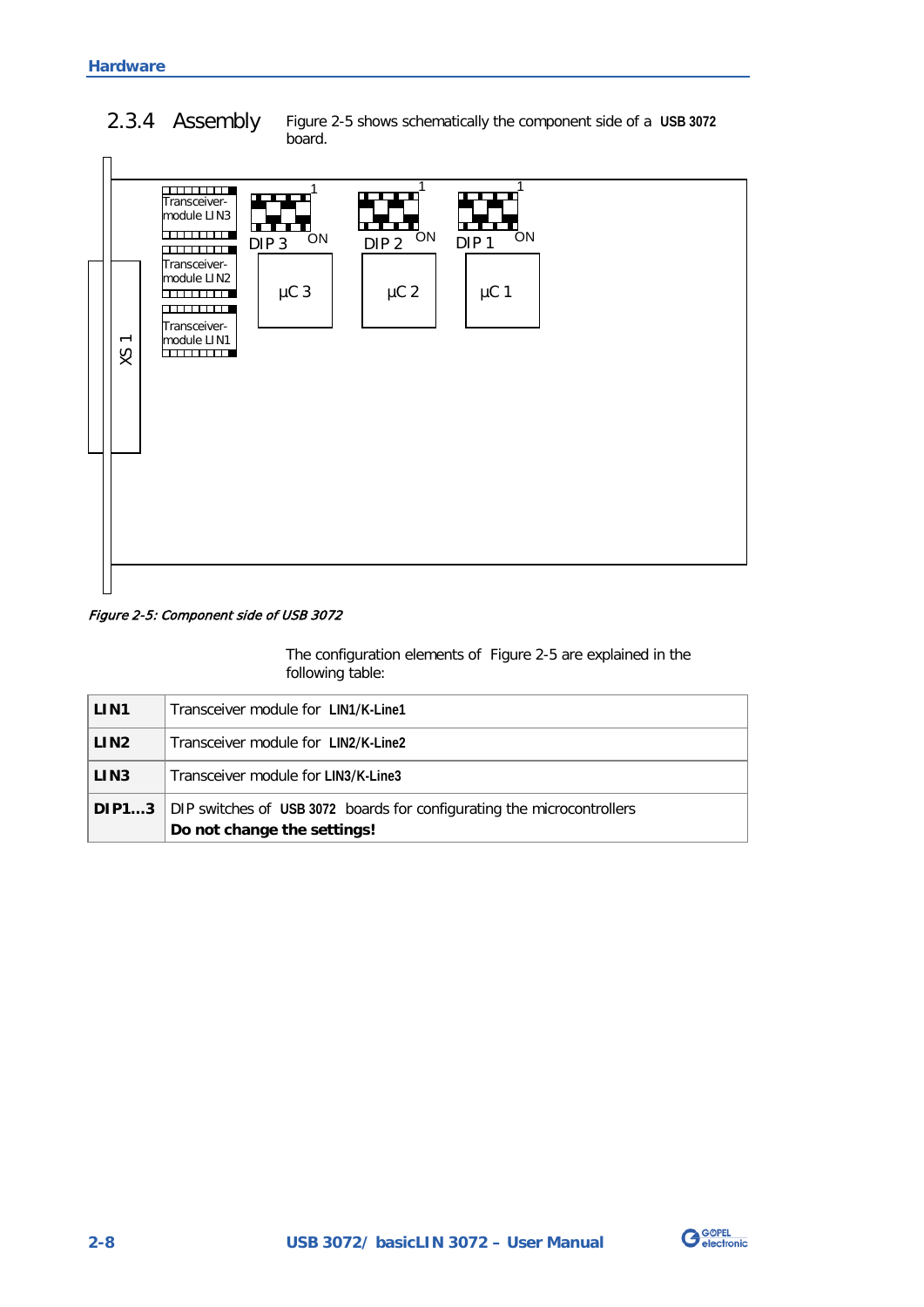## <span id="page-14-0"></span>2.3.5 Connector **Assignments**

Type: DSub 25 poles socket

The signals of the LIN interfaces can be accessed via this connector at the communication board's front side with the following assignment:

| No.                     | XS1 pin        | <b>Signals name</b> | <b>Remarks</b>                                                                                                                      |
|-------------------------|----------------|---------------------|-------------------------------------------------------------------------------------------------------------------------------------|
| 1                       | 14             | LIN1/ K-Line1       | LIN-(K-Line) Bus line1                                                                                                              |
| $\overline{2}$          | $\overline{2}$ | LIN2/ K-Line2       | LIN-(K-Line) Bus line2                                                                                                              |
| 3                       | 15             | LIN3/ K-Line3       | LIN-(K-Line) Bus line3                                                                                                              |
| $\overline{\mathbf{4}}$ | 1              | Trig out1           | Trigger output 1                                                                                                                    |
| 5                       | 17             | Trig out2           | Trigger output 2                                                                                                                    |
| 6                       | 5              | Trig out3           | Trigger output 3                                                                                                                    |
| 7                       | 18             | VBAT out1           | Measuring output for supply voltage of<br>Transceiver 1 OR Supply voltage input for<br>Transceiver 1 without reverse polarity diode |
| 8                       | 4              | VBAT out2           | Measuring output for supply voltage of<br>Transceiver 2 OR Supply voltage input for<br>Transceiver 2 without reverse polarity diode |
| 9                       | 20             | VBAT out3           | Measuring output for supply voltage of<br>Transceiver 3 OR Supply voltage input for<br>Transceiver 3 without reverse polarity diode |
| 10                      | 8              | $\overline{a}$      | not assigned                                                                                                                        |
| 11                      | 21             | $\overline{a}$      | not assigned                                                                                                                        |
| 12                      | $\overline{7}$ |                     | not assigned                                                                                                                        |
| 13                      | 23             | Gnd                 | Ground potential                                                                                                                    |
| 14                      | 11             | Wake1               | Transceiver Wake input 1                                                                                                            |
| 15                      | 24             | Wake2               | Transceiver Wake input 2                                                                                                            |
| 16                      | 10             | Wake3               | Transceiver Wake input 3                                                                                                            |
| 17                      | 3              | VBAT in1            | Supply voltage input for Transceiver 1 via<br>reverse polarity diode                                                                |
| 18                      | 16             | VBAT in2            | Supply voltage input for Transceiver 2 via<br>reverse polarity diode                                                                |
| 19                      | 6              | VBAT in3            | Supply voltage input for Transceiver 3 via<br>reverse polarity diode                                                                |
| 20                      | 19             | Trig in1            | Trigger input 1                                                                                                                     |
| 21                      | 9              | Trig in2            | Trigger input 2                                                                                                                     |
| 22                      | 22             | Trig in3            | Trigger input 3                                                                                                                     |
| 23                      | 12             |                     | not assigned                                                                                                                        |
| 24                      | 25             | ÷,                  | not assigned                                                                                                                        |
| 25                      | 13             | $\overline{a}$      | not assigned                                                                                                                        |



For **LIN**, the PINs 14/ 15/ 16 may be connected with the WAKE lines (depending on the transceiver).

#### **USB Interface**

You find the USB-B-Socket (with USB standard assignment) for the USB 2.0 interface opposite to the **LIN** interfaces connector side of **USB 3072**.

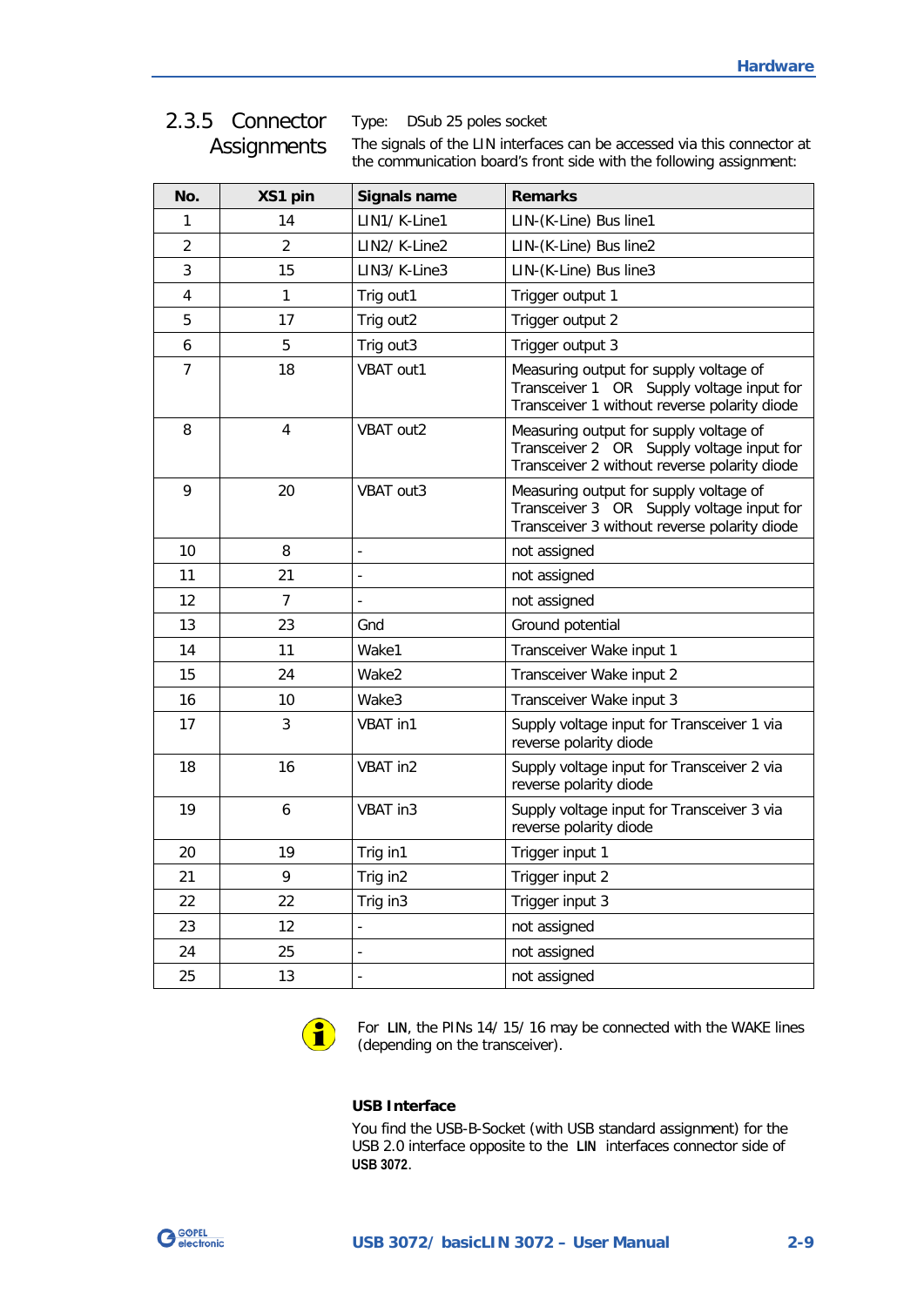# <span id="page-15-0"></span>2.3.6 LED

# Indication

<span id="page-15-1"></span>The LEDs arranged at the front panel of a **USB 3072** board indicate the current operating state of the controllers assigned to the **LIN** interfaces (also called "LIN Ports").

One green LED and one red LED belong to each **LIN** interface. The arrangement is shown in the following figure:



Figure 2-6: LED Indication

The LED states are explained in the table:

| green LED            | red LED | <b>Remarks</b>                                                                     |
|----------------------|---------|------------------------------------------------------------------------------------|
| Permanently ON       |         | Controller not running<br>Error cause (probably):<br>Xilinx download not executed  |
| Alternately blinking |         | Bootloader software runs<br>Error cause (probably):<br>Software reset not executed |
| OFF                  |         | Firmware runs                                                                      |
| ΩN<br>(shortly)      | OFF     | Firmware runs executing firmware<br>commands                                       |

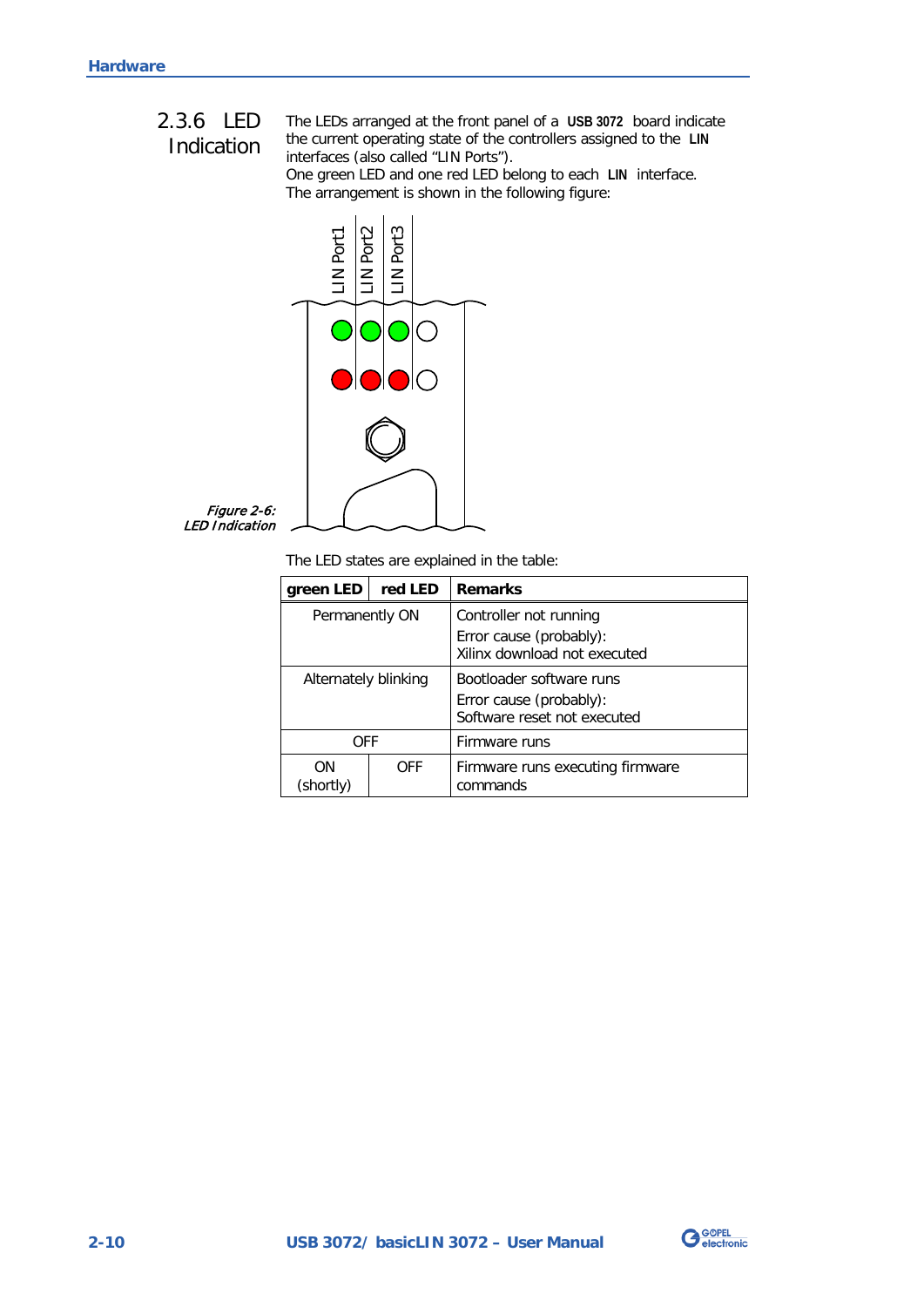# <span id="page-16-0"></span>**2.4 Delivery Notes**

**USB 3072**/ **basicLIN 3072** devices are delivered as follows:

♦ 3x **LIN** interface



As an option, each interface can also be designed as a **K-Line** interface.

In addition to the interface, the type of the corresponding **LIN**/ **K-Line Transceiver** as well as the required **Functionalities** for each interface must be selected.



For operating **USB 3072** boards you need the **GOEPEL electronic USB** rack which can cover up to **16 GOEPEL electronic USB** boards. In this case, power supply comes from the built-in power supply unit.

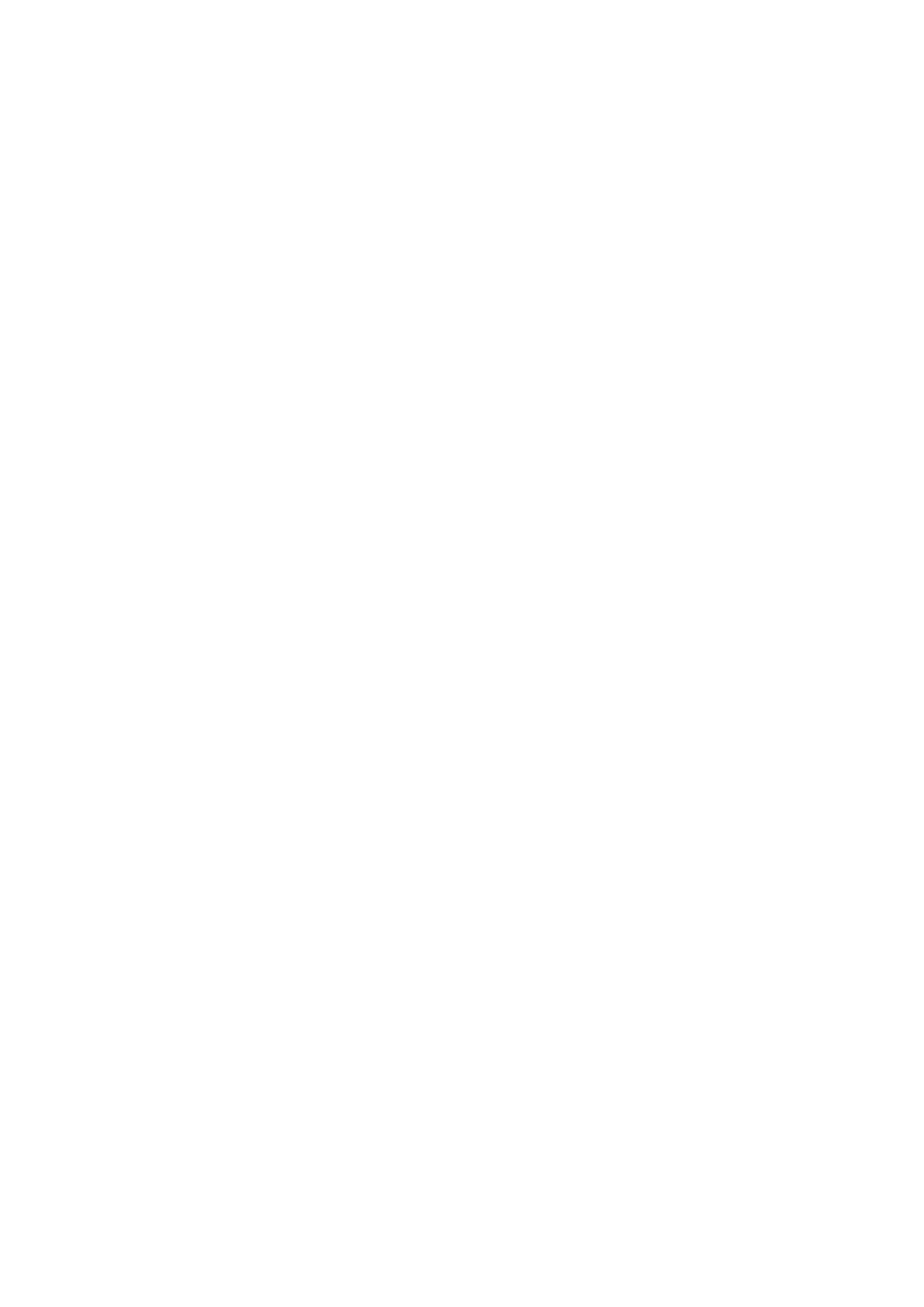# <span id="page-18-0"></span>**3 Control Software**

There are three ways to integrate **USB 3072**/ **basicLIN 3072** hardware in your own applications:

- ♦ [Programming via G-API](#page-18-1)
- Programming via DLL Functions
- **Programming with LabVIEW**

# <span id="page-18-1"></span>**3.1 Programming via G-API**

The **G\_API** (GOEPEL-API) is the favored user interface for this **GOEPEL** hardware.

You can find all necessary information in the G-API folder of the delivered CD.

# <span id="page-18-2"></span>**3.2 Programming via DLL Functions**



Programming via DLL Functions is possible also in future for existing projects which can not be processed with the **GOEPEL electronic** programming interface **G-API**.

We would be pleased to send the **GOEPEL Firmware** documentation to you on your request. Please get in touch with our sales department in case you need that.



The **GUSB\_Platform** expression used in the following function description stands for the name of a **GOEPEL electronic USB** driver.

For the used structures, data types and error codes refer to the headers – you find the corresponding files on the supplied CD.



In this User Manual, **Controller** means always the microcontroller assigned to the corresponding **LIN**/ **K-Line** interface of a **USB 3072**/ **basicLIN 3072** device. An own **USB Controller** providing the USB 2.0 interface is assigned to each of these **Controllers**.

On the other hand, **USB Controller** means ALWAYS the controller providing the USB 2.0 interface of the **USB 3072**/ **basicLIN 3072** device.

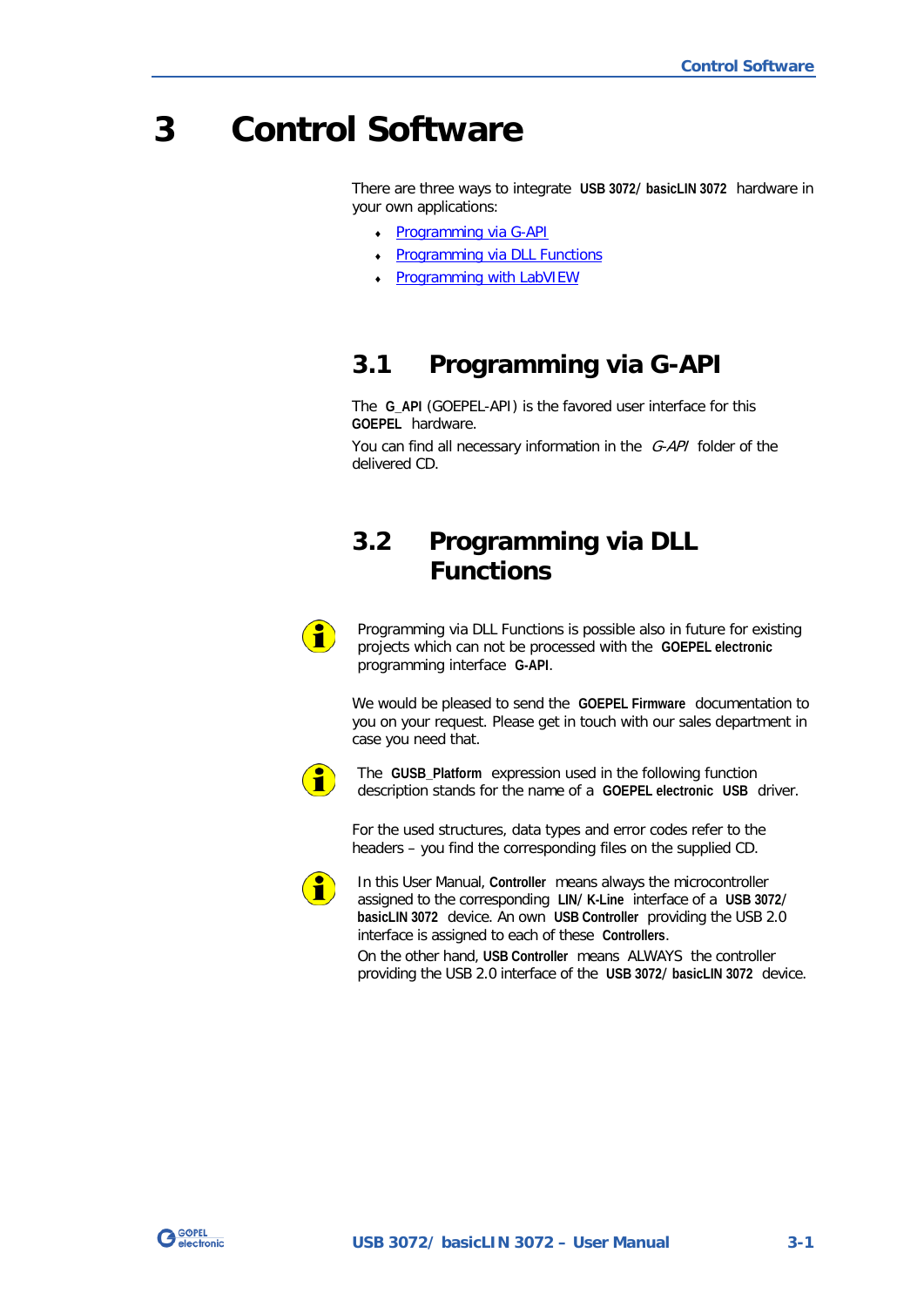<span id="page-19-0"></span>3.2.1 Windows Device Driver The DLL functions for programming using the Windows device driver are described in the following sections:

- ♦ [Driver\\_Info](#page-21-1)
- ♦ [DLL\\_Info](#page-22-1)
- ♦ [Write\\_FIFO](#page-23-1)
- ♦ [Read\\_FIFO](#page-24-1)
- ♦ [Read\\_FIFO\\_Timeout](#page-25-1)
- ♦ [Write\\_COMMAND](#page-26-1)
- Read\_COMMAND
- Xilinx\_Download
- ♦ [Xilinx\\_Version](#page-29-1)

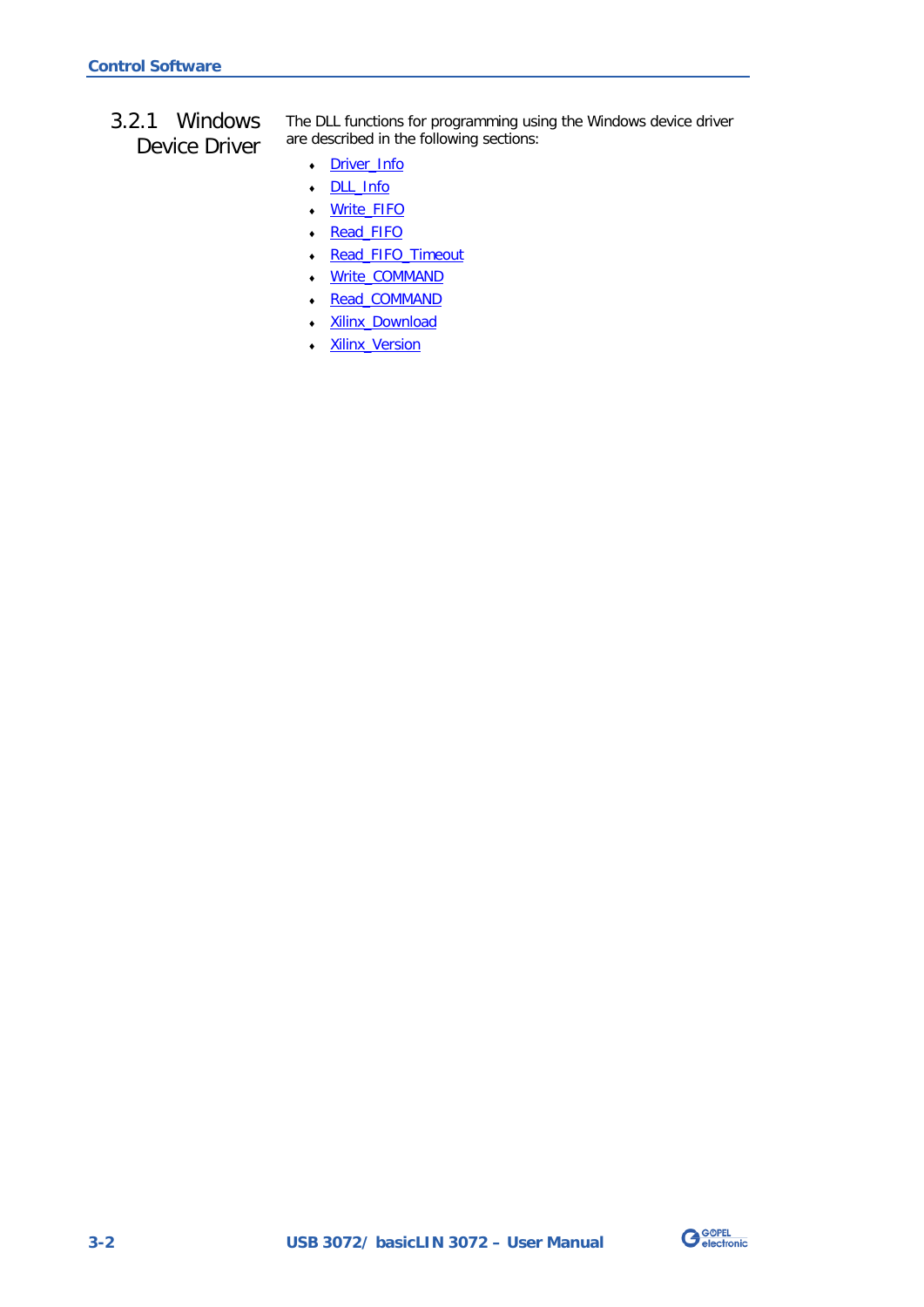#### **Assignment of the USB controllers to a USB 3072**/ **basicLIN 3072 device**

A **USB 3072**/ **basicLIN 3072** device appears with three USB devices in the Windows Device Manager, as each **Controller** has an own **USB controller** (that means each LIN node, too.

See [Figure 1-1](#page-5-1) in the **Driver Installation** chapter).

To be able to assign these USB devices to the **USB 3072**/ **basicLIN 3072** device(s) and their **Controllers**, first find out the serial numbers by the [Driver Info](#page-21-1) command.

The assignment is defined by the remainder of the integer division of the serial number by the number 4

(modulo, mathematic formula symbol **mod**).

The following rule is valid:

Serial number mod 4 **Controller**

| $\overline{0}$ | 1              |
|----------------|----------------|
| $\mathbf{1}$   | $\overline{2}$ |
| 2              | $\mathbf{3}$   |

Example: Two **USB 3072**/ **basicLIN 3072** devices with three **Controllers** each:

| Serial number Controller |   | Device        | <b>DeviceNumber</b> |
|--------------------------|---|---------------|---------------------|
| 20070060                 |   |               |                     |
| 20070061                 |   |               | 2                   |
| 20070062                 | 3 |               | 3                   |
| 20070064                 |   | $\mathcal{P}$ |                     |
| 20070065                 |   | 2             | 5                   |
| 20070066                 |   |               |                     |

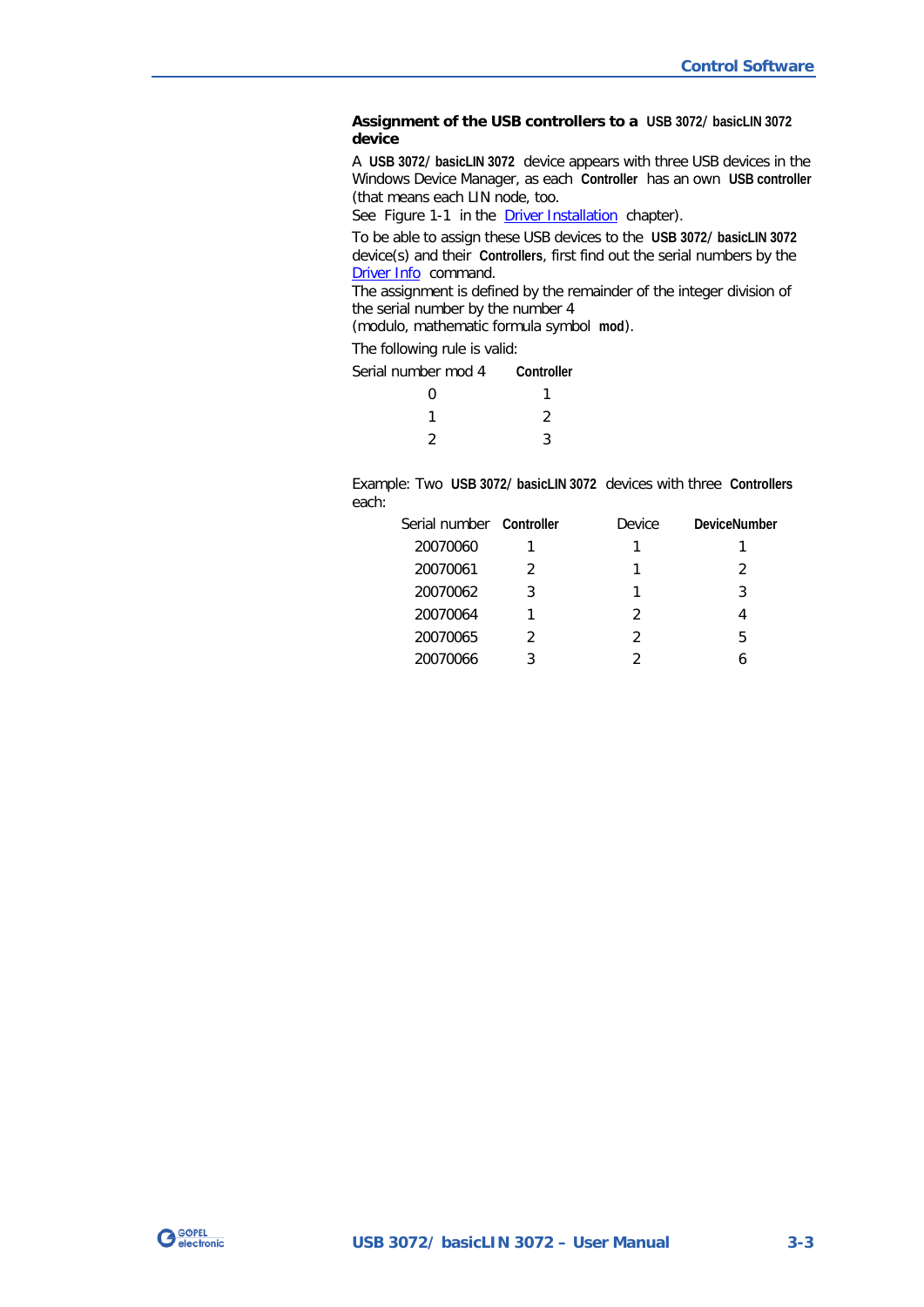<span id="page-21-0"></span>

<span id="page-21-1"></span>The **GUSB\_Platform\_Driver\_Info** function is for the status query of the hardware driver and for the internal initialization of the required handles.



Executing this function at least once is obligatory before calling any other function of the **GUSB\_Platform** driver.

#### **Format:**

int GUSB\_Platform\_Driver\_Info(GUSB\_Platform\_DriverInfo \*pDriverInfo, unsigned int LengthInByte)

#### **Parameter:**

Pointer, for example **pDriverInfo** to a data structure For the structure, see the GUSB Platform.h file on the delivered CD

**LengthInByte** Size of the storage area **pDriverInfo** is pointing to, in bytes

#### **Description:**

The **GUSB\_Platform\_Driver\_Info** function returns information regarding the status of the hardware driver.

For this reason, the address of the **pDriverInfo** pointer has to be transferred to the function. By means of the **LengthInByte** parameter the function checks internally if the user memory is initialized correctly.

The function fills the structure **pDriverInfo** is pointing to with statements regarding the driver version, the number of all involved **USB** controllers (supported by this driver) and additional information, e.g. the serial number(s).



Making the hardware information available as well as initializing the belonging handles is obligatory for the further use of the USB hardware.

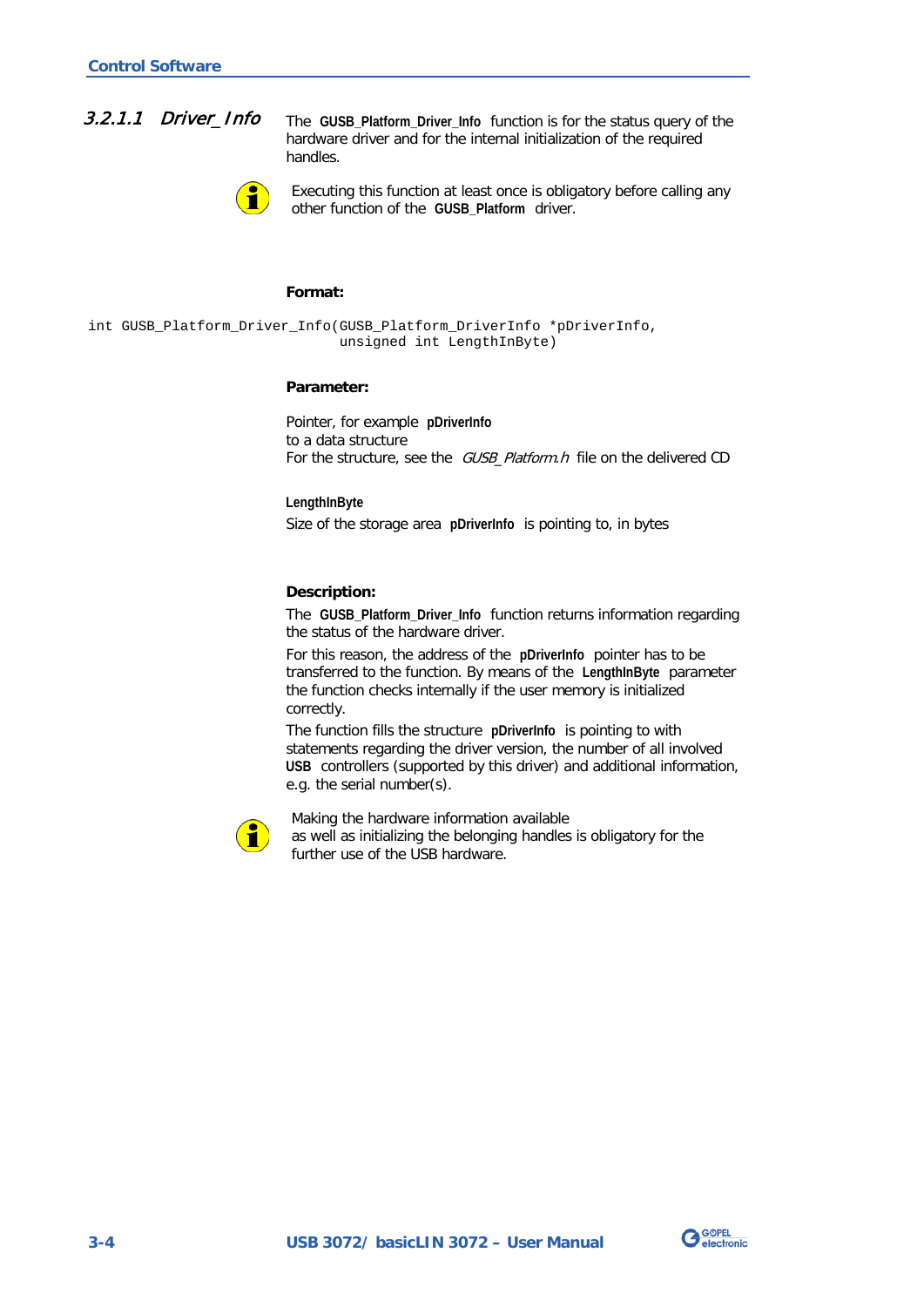<span id="page-22-0"></span>The **GUSB\_Platform\_DLL\_Info** function is for the version number query of the DLL. 3.2.1.2 DLL\_Info

#### <span id="page-22-1"></span>**Format:**

int GUSB\_Platform\_DLL\_Info(GUSB\_Platform\_DLLinfo \*DLLinformation)

#### **Parameter**

Pointer, for example **DLLinformation** to a data structure For the structure, see the GUSB\_Platform.h file on the delivered CD

#### **Description:**

The **GUSB\_Platform\_DLL\_Info** function returns the **DLLinfo** structure. The first integer value contains the version number of the GUSB\_Platform.dll.

#### **Example:**

Version number **1.23** is returned as **123**, and version number **1.60** as **160**.

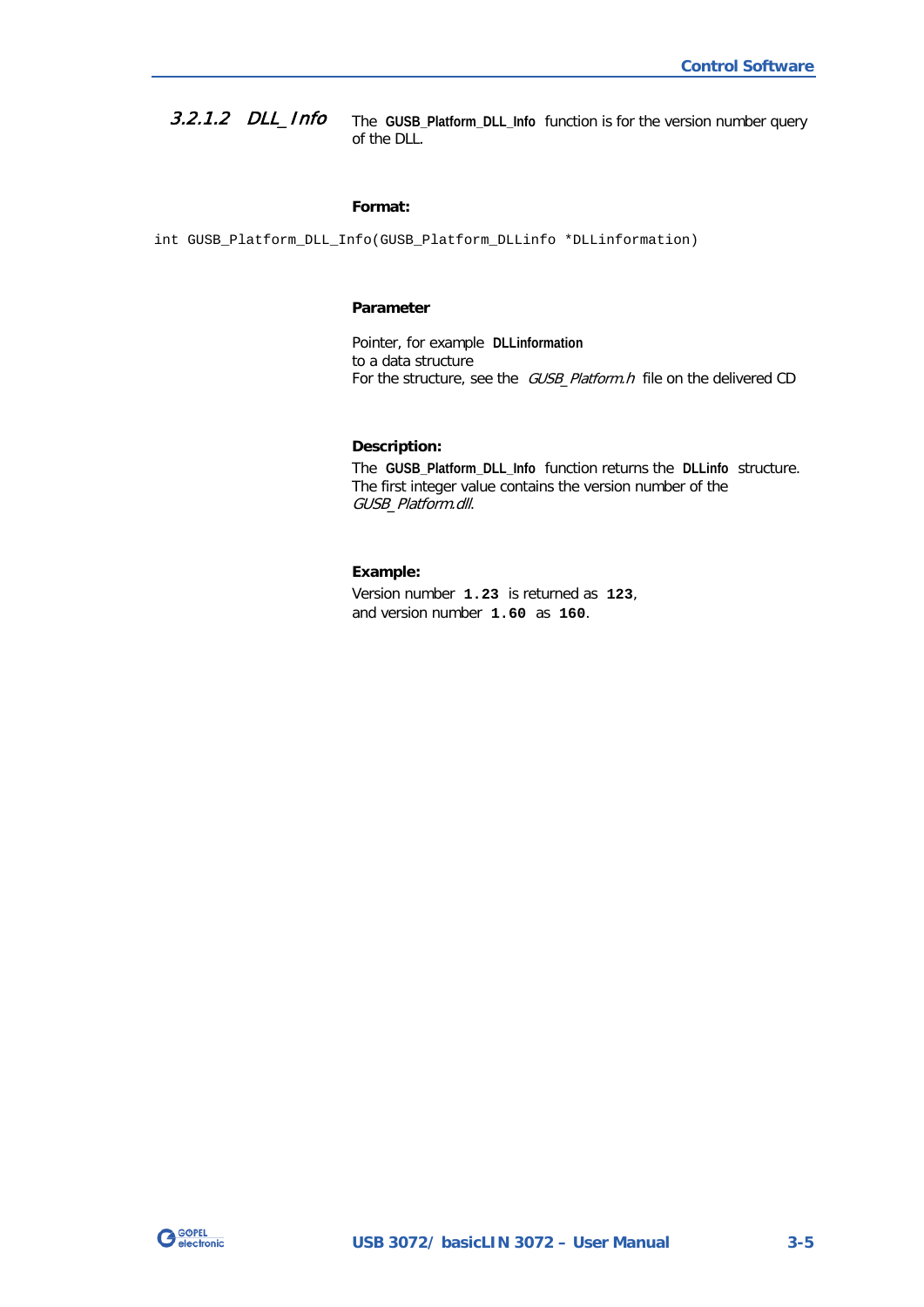<span id="page-23-0"></span>With the **GUSB\_Platform\_Write\_FIFO** function a command is sent to the **Controller**. 3.2.1.3 Write\_FIFO

#### <span id="page-23-1"></span>**Format:**

int GUSB\_Platform\_Write\_FIFO(unsigned int DeviceName, unsigned int DeviceNumber, t\_USB\_FIFO\_Interface\_Buffer \*pWrite, unsigned int DataLength)

#### **Parameters:**

**DeviceName**

Type of the addressed device (number declared in GUSB\_Platform\_def.h, for **USB 3072**/ **basicLIN 3072** = **5**)

#### **DeviceNumber**

Number of the addressed device. In the case several devices of the same type are connected, numbering is carried out according to their serial numbers in ascending order (the device with the LEAST serial number has always the **DeviceNumber 1**).



Please respect the **Assignment of the USB controllers …** notes given in the **Windows Device Driver** chapter: The quantity of "devices" and so of **DeviceNumbers** corresponds to the quantity of available **LIN Interfaces**.

Pointer, for example **pWrite** to the write data area

#### **DataLength**

Size of the storage area **pWrite** is pointing to, in bytes Data is consisting of **Command Header** and **Command Bytes** (Currently max. **1024** bytes per command)

#### **Description:**

The **GUSB\_Platform\_Write\_FIFO** function sends a command to the **Controller**.

For the general structure, see the **General Firmware Notes** section of the **GOEPEL Firmware** document.

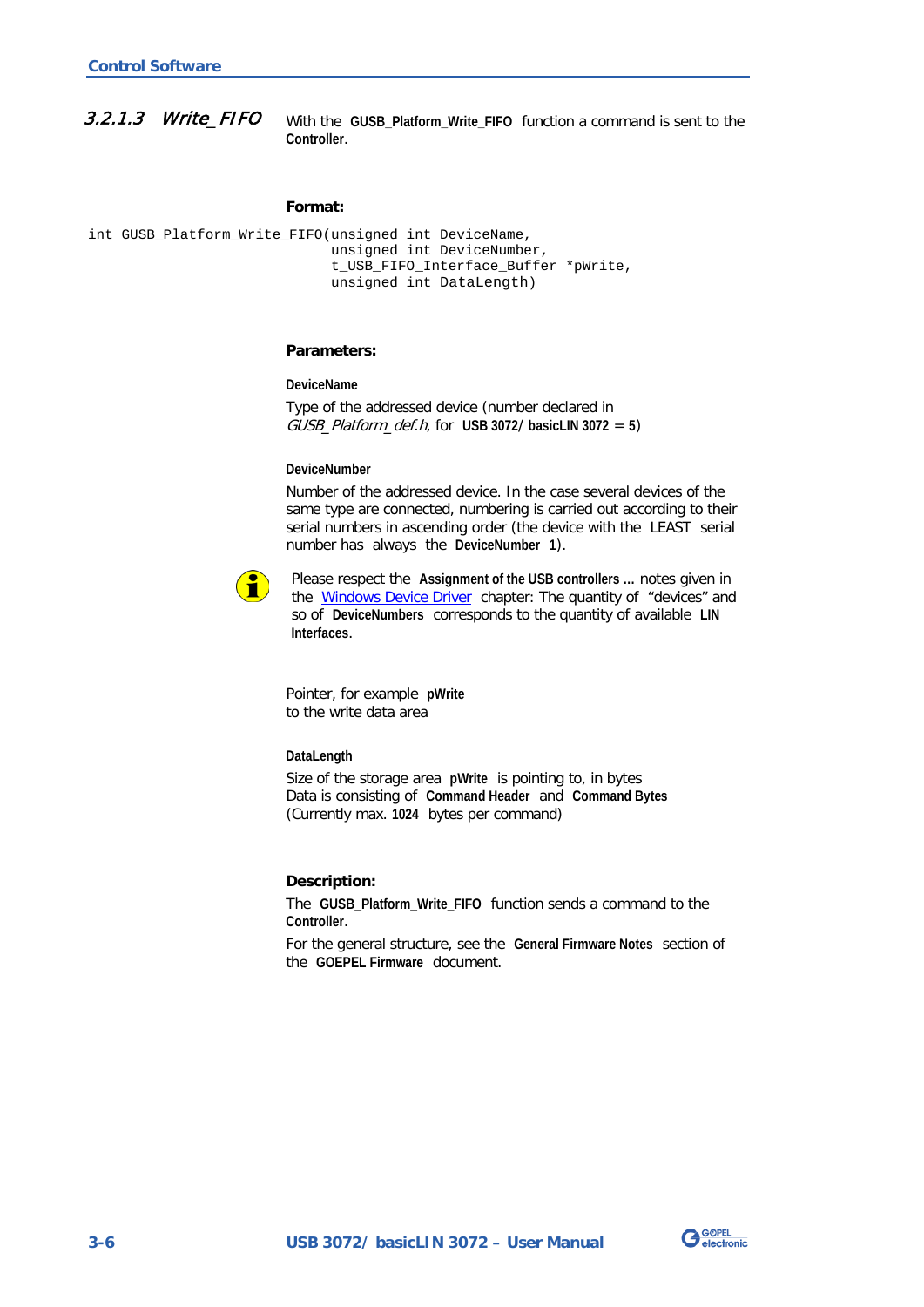<span id="page-24-0"></span>The **GUSB\_Platform\_Read\_FIFO** function is for reading a response from the **Controller**. 3.2.1.4 Read\_FIFO

#### <span id="page-24-1"></span>**Format:**

```
int GUSB Platform Read FIFO(unsigned int DeviceName,
                 unsigned int DeviceNumber,
                t_USB_FIFO_Interface_Buffer *pRead,
                unsigned int *DataLength)
```
#### **Parameters:**

#### **DeviceName**

Type of the addressed device (number declared in GUSB\_Platform\_def.h, for **USB 3072**/ **basicLIN 3072** = **5**)

#### **DeviceNumber**

Number of the addressed device. In the case several devices of the same type are connected, numbering is carried out according to their serial numbers in ascending order (the device with the LEAST serial number has always the **DeviceNumber 1**).



Please respect the **Assignment of the USB controllers …** notes given in the [Windows Device Driver](#page-19-0) chapter: The quantity of "devices" and so of **DeviceNumbers** corresponds to the quantity of available **LIN Interfaces**.

Pointer, for example **pRead** to the reading buffer After successful execution of the function, there is the data in this reading buffer, consisting of **Response Header** and **Response Bytes** (Currently max. **1024** bytes per response)

**DataLength**

Prior to function call: Size of the reading buffer in bytes (to be given) After function execution: Number of bytes actually read

#### **Description:**

The **GUSB Platform Read FIFO** function reads back the oldest response written by the **Controller**. In the case no response was received within the fixed **Timeout** of **100 ms**, the function returns NO error, but the **Number of bytes actually read** is **0** !!!

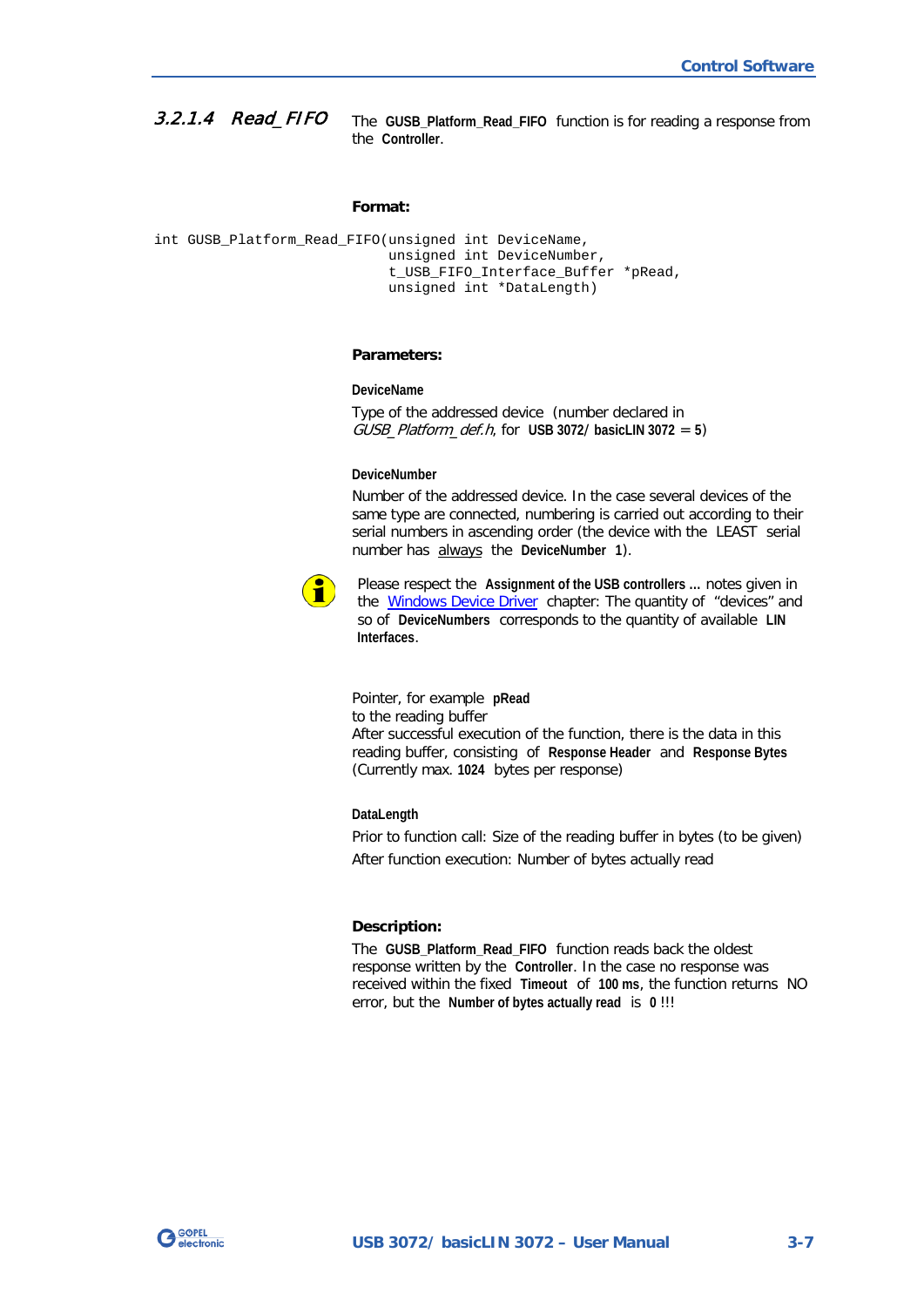<span id="page-25-0"></span>3.2.1.5 Read\_ FIFO\_Timeout

<span id="page-25-1"></span>The **GUSB\_Platform\_Read\_FIFO\_Timeout** function is for reading a response from the **Controller** within the **Timeout** to be given.

#### **Format:**

```
int GUSB Platform Read FIFO Timeout(unsigned int DeviceName,
                         unsigned int DeviceNumber,
                        t_USB_FIFO_Interface_Buffer *pRead,
                        unsigned int *DataLength,
                        unsigned int Timeout)
```
#### **Parameters:**

**DeviceName**

Type of the addressed device (number declared in GUSB\_Platform\_def.h, for **USB 3072**/ **basicLIN 3072** = **5**)

#### **DeviceNumber**

Number of the addressed device. In the case several devices of the same type are connected, numbering is carried out according to their serial numbers in ascending order (the device with the LEAST serial number has always the **DeviceNumber 1**).



Please respect the **Assignment of the USB controllers …** notes given in the [Windows Device Driver](#page-19-0) chapter: The quantity of "devices" and so of **DeviceNumbers** corresponds to the quantity of available **LIN Interfaces**.

Pointer, for example **pRead** to the reading buffer After successful execution of the function, there is the data in this reading buffer, consisting of **Response Header** and **Response Bytes** (Currently max. **1024** bytes per response)

#### **DataLength**

Prior to function call: Size of the reading buffer in bytes (to be given) After function execution: Number of bytes actually read

#### **Timeout**

To be given in milliseconds (**500** as a standard value)

#### **Description:**

The **GUSB\_Platform\_Read\_FIFO\_timeout** function reads back the oldest response written by the **Controller**. In the case no response was received within the **Timeout** to be given, the function returns NO error, but the **Number of bytes actually read** is **0** !!!

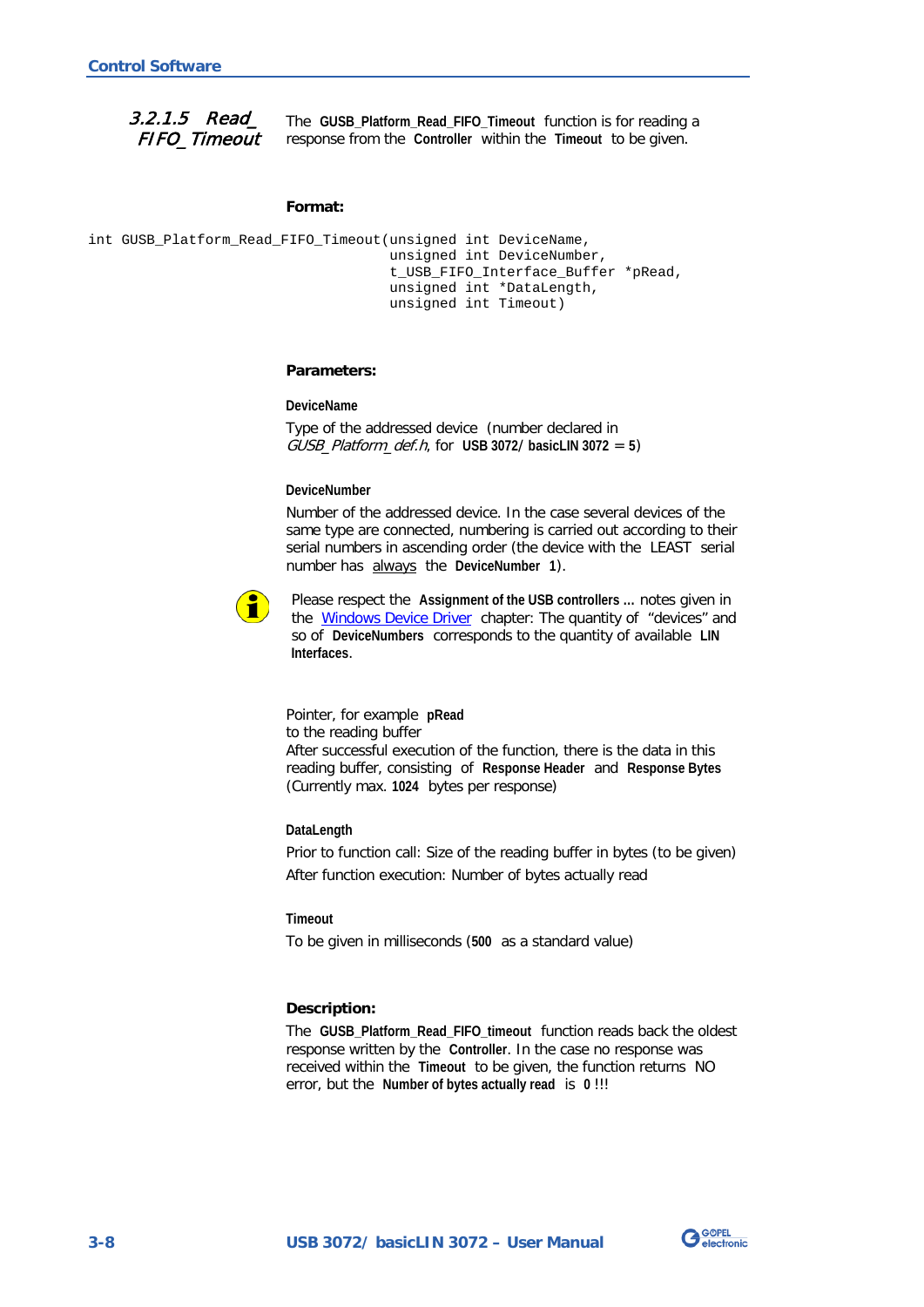<span id="page-26-0"></span>With the **GUSB\_Platform\_Write\_COMMAND** a configuration command is sent to the **USB Controller**. 3.2.1.6 Write\_ **COMMAND** 

#### <span id="page-26-1"></span>**Format:**

```
int GUSB_Platform_Write_COMMAND(unsigned int DeviceName,
                     unsigned int DeviceNumber,
                    t_USB_COMMAND_Interface_Buffer *pWrite,
                    unsigned int DataLength)
```
#### **Parameters:**

**DeviceName**

Type of the addressed device (number declared in GUSB\_Platform\_def.h, for **USB 3072**/ **basicLIN 3072** = **5**)

#### **DeviceNumber**

Number of the addressed device. In the case several devices of the same type are connected, numbering is carried out according to their serial numbers in ascending order (the device with the LEAST serial number has always the **DeviceNumber 1**).



Please respect the **Assignment of the USB controllers …** notes given in the [Windows Device Driver](#page-19-0) chapter: The quantity of "devices" and so of **DeviceNumbers** corresponds to the quantity of available **LIN Interfaces**.

Pointer, for example **pWrite** to the write data area

#### **DataLength**

Size of the storage area **pWrite** is pointing to, in bytes See also USB Controller Control Commands (Currently max. **64** bytes per command)

#### **Description:**

The **GUSB\_Platform\_Write\_COMMAND** function sends a command to the **USB Controller**.

For the general structure, see the USB Controller Control Commands section.

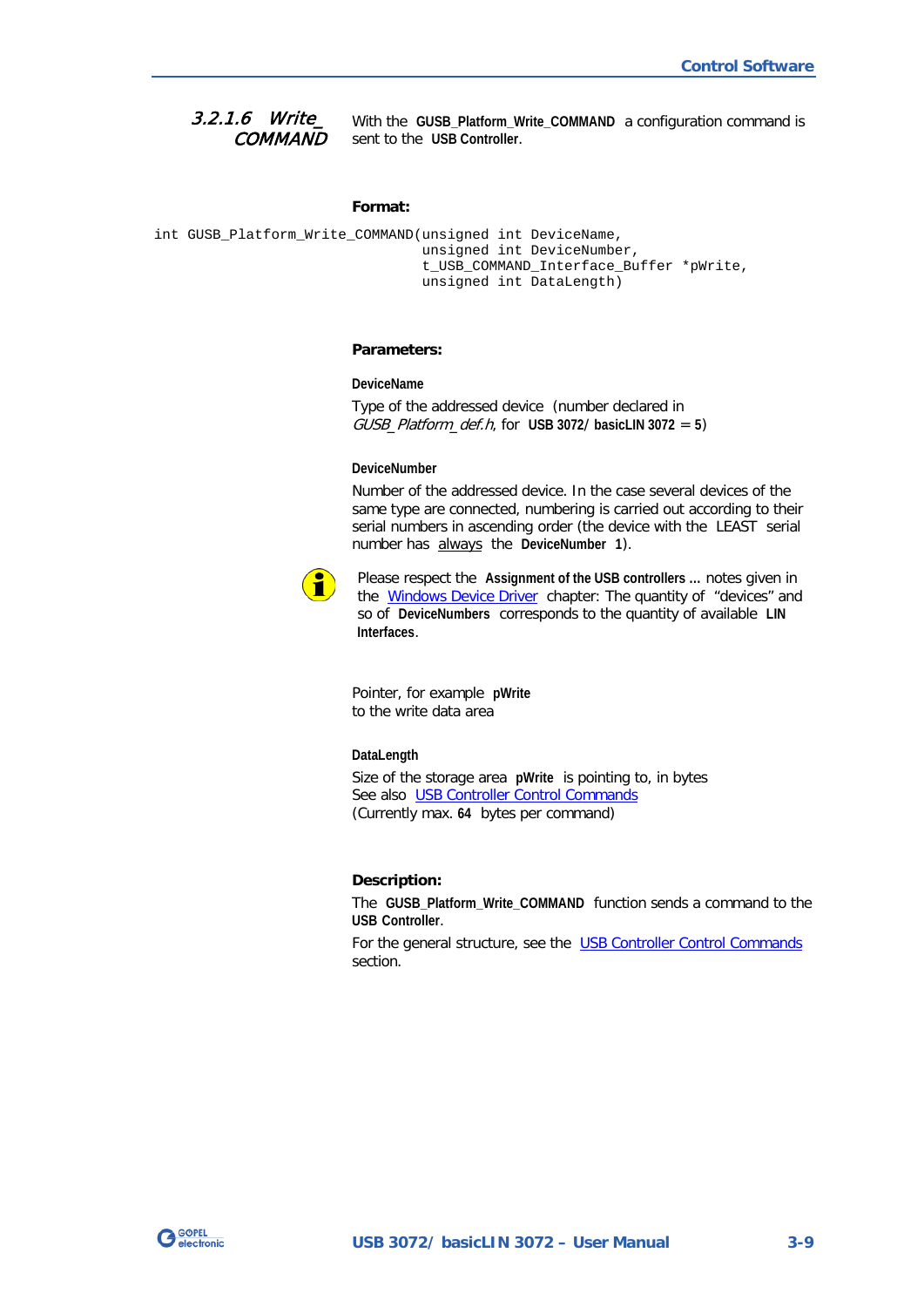<span id="page-27-0"></span>The **GUSB\_Platform\_Read\_COMMAND** function is for reading a response from the **USB Controller**. 3.2.1.7 Read\_ **COMMAND** 

#### <span id="page-27-1"></span>**Format:**

int GUSB\_Platform\_Read\_COMMAND(unsigned int DeviceName, unsigned int DeviceNumber, t\_USB\_COMMAND\_Interface\_Buffer \*pRead, unsigned int \*DataLength)

#### **Parameters:**

**DeviceName**

Type of the addressed device (number declared in GUSB\_Platform\_def.h, for **USB 3072**/ **basicLIN 3072** = **5**)

#### **DeviceNumber**

Number of the addressed device. In the case several devices of the same type are connected, numbering is carried out according to their serial numbers in ascending order (the device with the LEAST serial number has always the **DeviceNumber 1**).



Please respect the **Assignment of the USB controllers …** notes given in the [Windows Device Driver](#page-19-0) chapter: The quantity of "devices" and so of **DeviceNumbers** corresponds to the quantity of available **LIN Interfaces**.

Pointer, for example **pRead** to the reading buffer After successful execution of the function, there is the data in this reading buffer, consisting of **Response Header** and **Response Bytes** See also USB Controller Control Commands (Currently min. **64** bytes per response)

#### **DataLength**

Prior to function call: Size of the reading buffer in bytes (to be given) After function execution: Number of bytes actually read

#### **Description:**

The GUSB Platform Read COMMAND function reads back the oldest response written by the **USB Controller**.

If several responses were provided by the **USB Controller**, up to two of these responses are written into the buffer of the **USB Controller**. More possibly provided responses get lost!

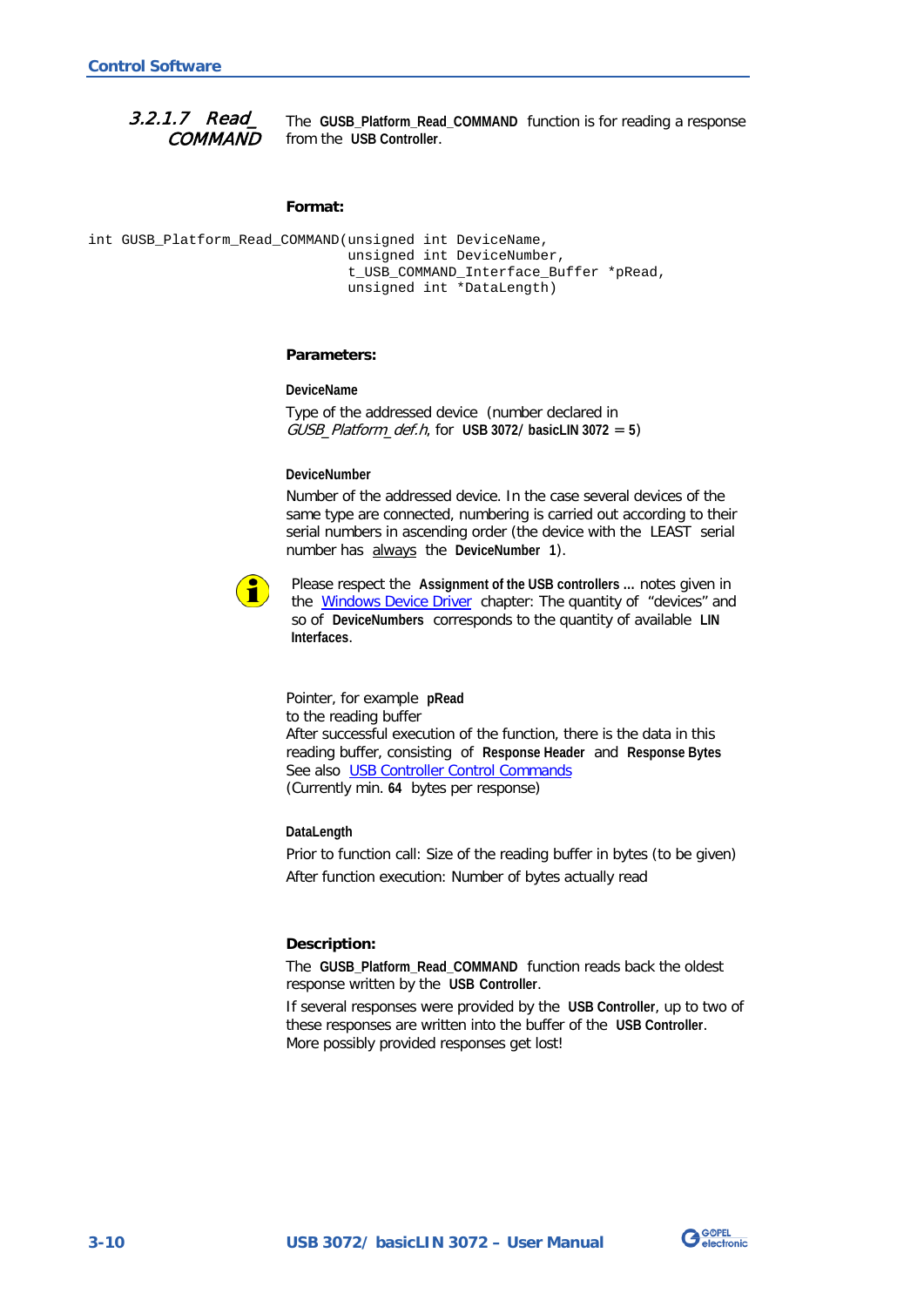<span id="page-28-0"></span>The **GUSB\_Platform\_Xilinx\_Download** function is to load an FPGA file to the XILINX. This function can only be executed on the **USB Controller** of the 3.2.1.8 Xilinx\_ Download

<span id="page-28-1"></span>FIRST **Controller** of a **USB 3072**/ **basicLIN 3072** device.

#### **Format:**

int GUSB\_Platform\_Xilinx\_Download(unsigned int DeviceName, unsigned int DeviceNumber, char \*pFileName, unsigned char \*pFirmwareErrorCode)

#### **Parameters:**

#### **DeviceName**

Type of the addressed device (number declared in GUSB\_Platform\_def.h, for **USB 3072**/ **basicLIN 3072** = **5**)

#### **DeviceNumber**

Number of the addressed device. In the case several devices of the same type are connected, numbering is carried out according to their serial numbers in ascending order (the device with the LEAST serial number has always the **DeviceNumber 1**).



Please respect the **Assignment of the USB controllers …** notes given in the [Windows Device Driver](#page-19-0) chapter: The quantity of "devices" and so of **DeviceNumbers** corresponds to the quantity of available **LIN Interfaces**.

**pFileName** Path of the FPGA file to be loaded

**pFirmwareErrorCode**

Error code occurring during executing this DLL function (error code **0** means no error occurred) (**error codes** -> **card firmware** see GUSB\_Platform\_def.h)

#### **Description:**

The **GUSB\_Platform\_Xilinx\_Download** function allows to load an FPGA file to the XILINX (extension  $*{c}td$ ). The loaded data is volatile. Therefore the function has to be executed again after switching off power.



After **Xilinx\_Download**, a delay of about **500 ms** is required (as the controllers execute a power-on reset). Then, carry out the **0x10 Software Reset** firmware command to come into the normal operating mode from bootloader mode.

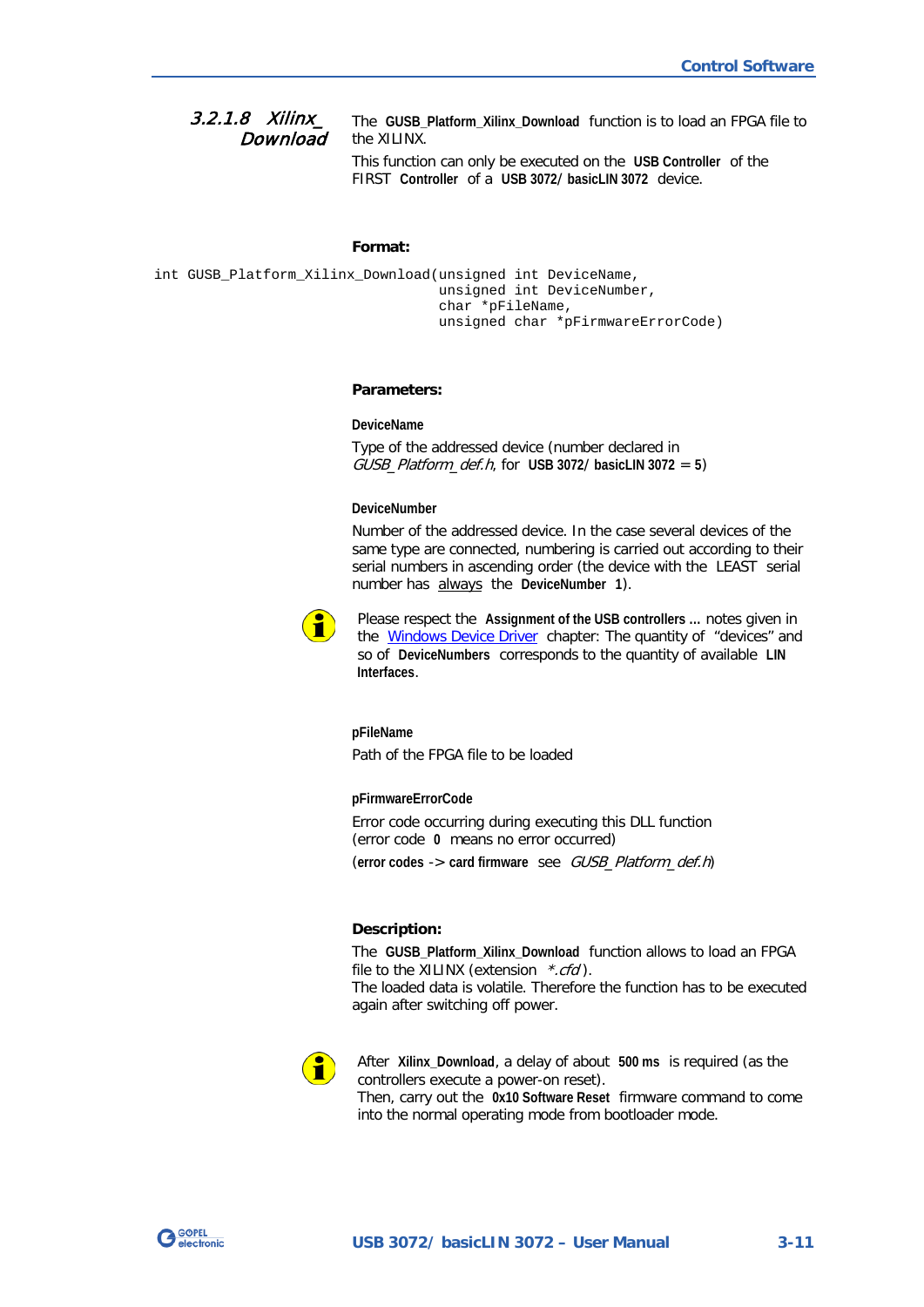<span id="page-29-0"></span>The **GUSB\_Platform\_Xilinx\_Version** function allows reading out the version of the loaded XILINX firmware. 3.2.1.9 Xilinx\_ Version

#### <span id="page-29-1"></span>**Format:**

```
int GUSB_Platform_Xilinx_Version(unsigned int DeviceName,
                      unsigned int DeviceNumber,
                     unsigned int *Version)
```
#### **Parameters:**

**DeviceName**

Type of the addressed device (number declared in GUSB\_Platform\_def.h, for **USB 3072**/ **basicCAN 3072** = **5**)

#### **DeviceNumber**

Number of the addressed device. In the case several devices of the same type are connected, numbering is carried out according to their serial numbers in ascending order (the device with the LEAST serial number has always the **DeviceNumber 1**).

**Version**

XILINX software version

#### **Description:**

The **GUSB\_Platform\_Xilinx\_Version** function can be used to read out the version number of the software loaded to the FPGA.

#### **Example:**

Version number **2.34** is returned as **234**, version **2.60** as **260**.

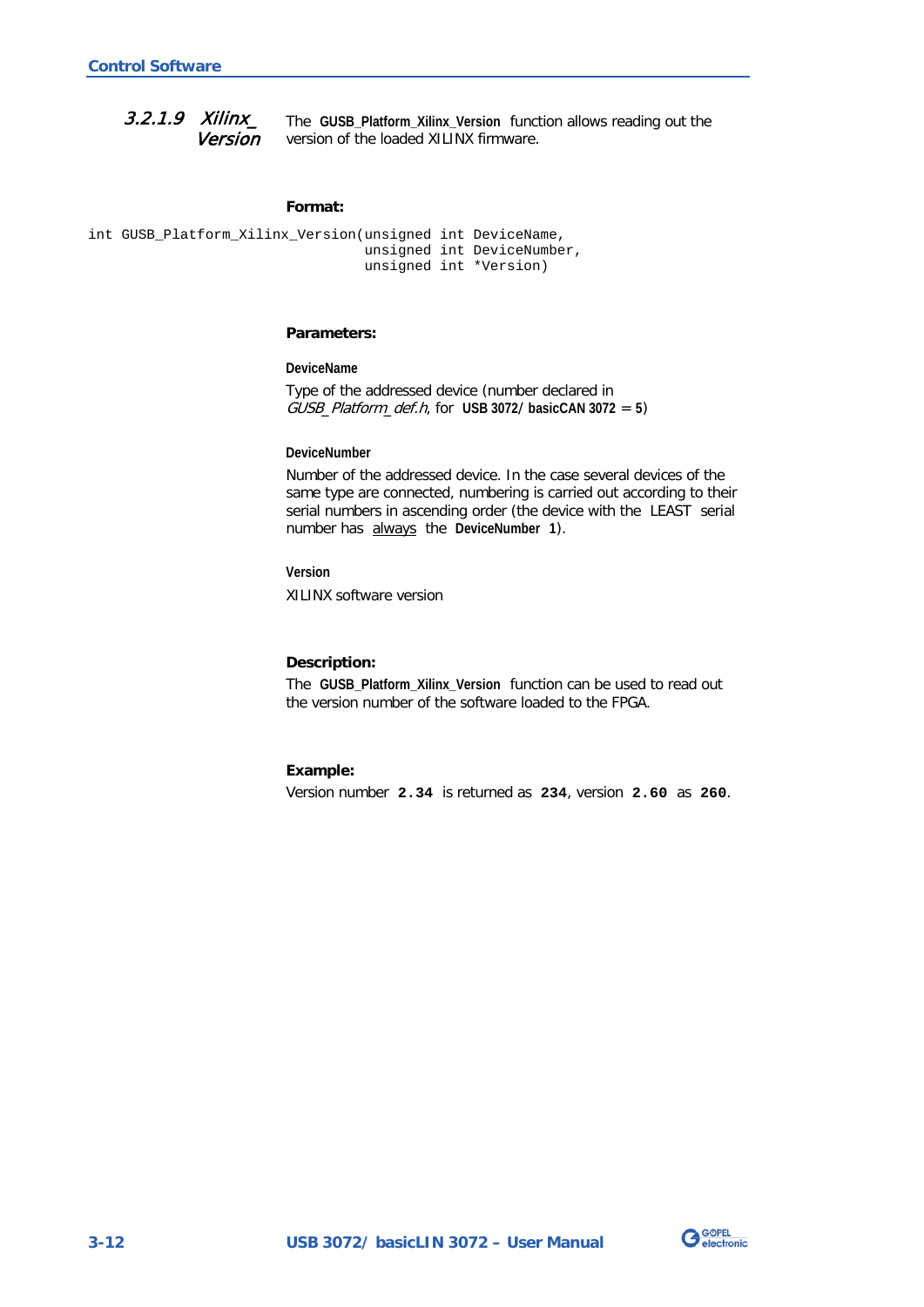# <span id="page-30-4"></span><span id="page-30-0"></span>**3.3 Programming with LabVIEW**

- <span id="page-30-1"></span>On the delivered CD there is a folder with VIs to call **USB 3072**/ **basicLIN 3072** devices under LabVIEW. The LabVIEW VIs use the functions of the **GOEPEL G-API** for this. 3.3.1 LabVIEW via G-API
- <span id="page-30-2"></span>On the delivered CD there is a folder with VIs to call **USB 3072**/ **basicLIN 3072** devices under LabVIEW. The functions described in the [Windows Device Driver](#page-19-0) section are used for this. 3.3.2 LLB using the Windows Device Driver

# <span id="page-30-3"></span>**3.4 Further GOEPEL Software**

**PROGRESS**, **Program Generator** and **myCAR** of **GOEPEL electronic** are comfortable programs for testing with GOEPEL hardware. Please refer to the corresponding Software Manuals to get more information regarding these programs**.**

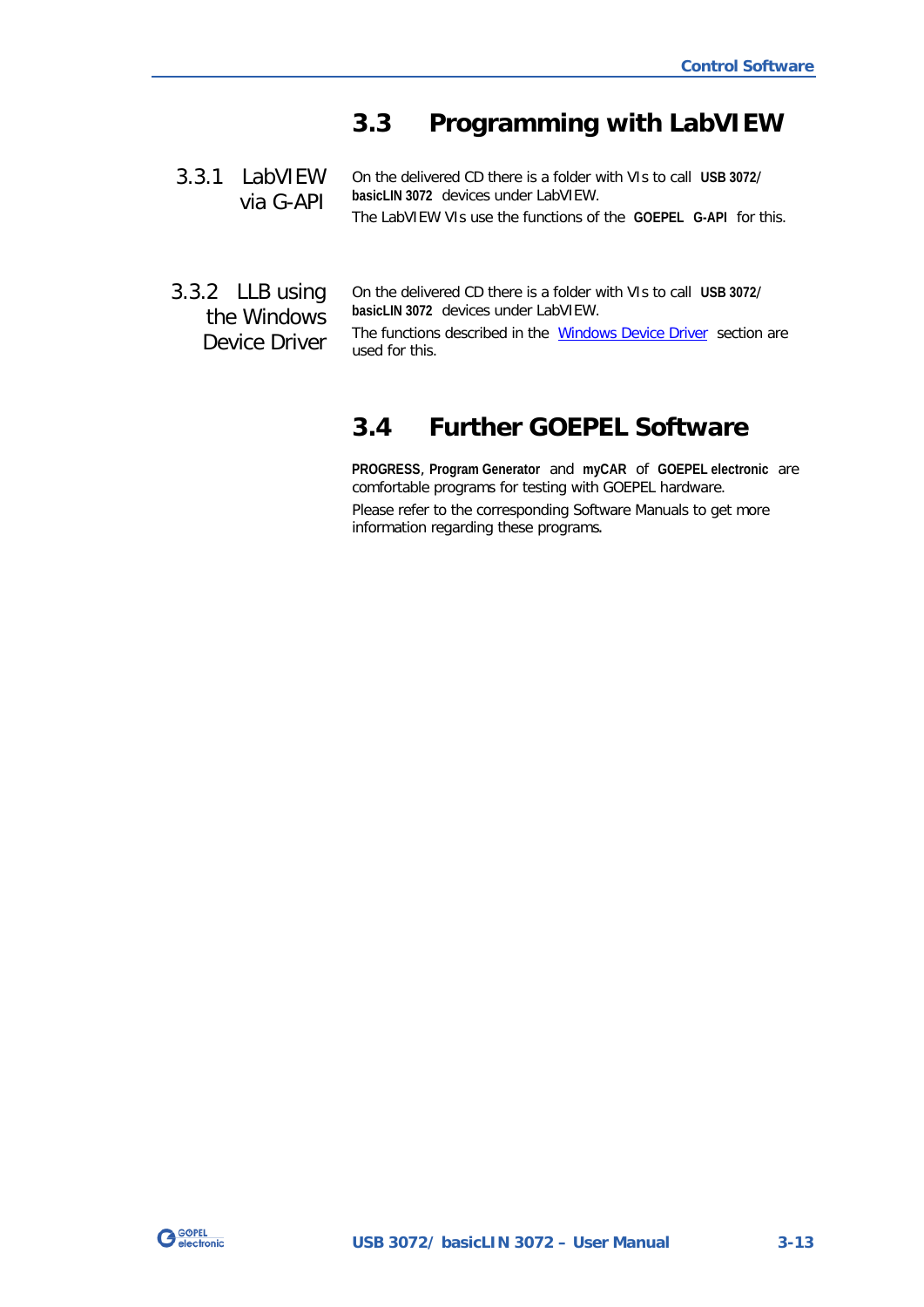# <span id="page-31-4"></span><span id="page-31-0"></span>**3.5 USB Controller Control Commands**

The **USB Controllers** are responsible for connecting the **USB 3072**/ **basicLIN 3072** device to the PC via USB 2.0.

Messages (generally USB commands) required for configuration can be sent to these **USB Controllers**.

<span id="page-31-1"></span>A USB command consists of four bytes **Header** and the **Data** (but **Data** is NOT required for all USB commands!). The header of a USB command has the following structure: 3.5.1 USB Command Structure

| ou uviui v  |                  |                                              |
|-------------|------------------|----------------------------------------------|
| Byte number | Indication       | Contents                                     |
| 0           | <b>StartByte</b> | $0x23$ (" $#$ " ASCII character)             |
|             | Command          | (0x)<br>used codes according to USB Commands |
| 2           | reserved         | 0x00                                         |
| 3           | reserved         | 0x00                                         |

<span id="page-31-2"></span>Same as a USB command, also the USB response consists of four bytes **Header** and the **Data** (but **Data** is NOT returned by all USB commands!). 3.5.2 USB Response **Structure** 

The header of a USB response has the following structure:

| Byte number | Indication       | Contents                                     |
|-------------|------------------|----------------------------------------------|
|             | <b>StartByte</b> | 0x24                                         |
|             | Command          | (0x)<br>used codes according to USB Commands |
|             |                  |                                              |
|             | Length           | Length depending on the command              |
|             | ErrorCode        | Returns the error code of the command        |

<span id="page-31-3"></span>

|  | 3.5.3 USB At present there is only the READ_SW_VERSION USB command |  |
|--|--------------------------------------------------------------------|--|
|  | Commands available.                                                |  |

| Command | Indication      | Description                                              |
|---------|-----------------|----------------------------------------------------------|
| 0x04    | READ SW VERSION | Provides the firmware version of the USB Controller      |
|         |                 | Response:                                                |
|         |                 | Byte 4: low byte of generic software version             |
|         |                 | Byte 5: high byte of generic software version            |
|         |                 | Byte 6: low byte of software version of functional part  |
|         |                 | Byte 7: high byte of software version of functional part |